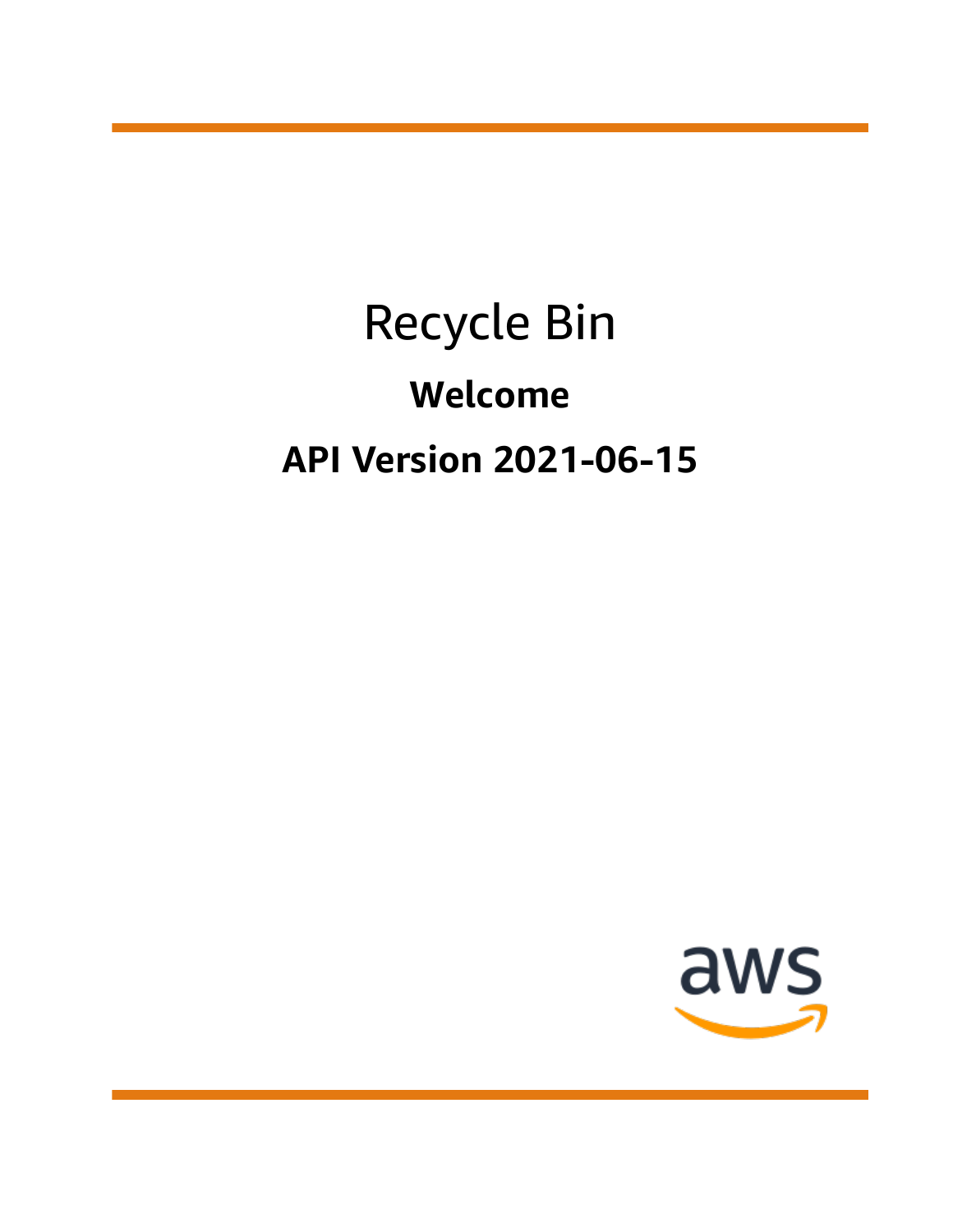### **Recycle Bin: Welcome**

Copyright © Amazon Web Services, Inc. and/or its affiliates. All rights reserved.

Amazon's trademarks and trade dress may not be used in connection with any product or service that is not Amazon's, in any manner that is likely to cause confusion among customers, or in any manner that disparages or discredits Amazon. All other trademarks not owned by Amazon are the property of their respective owners, who may or may not be affiliated with, connected to, or sponsored by Amazon.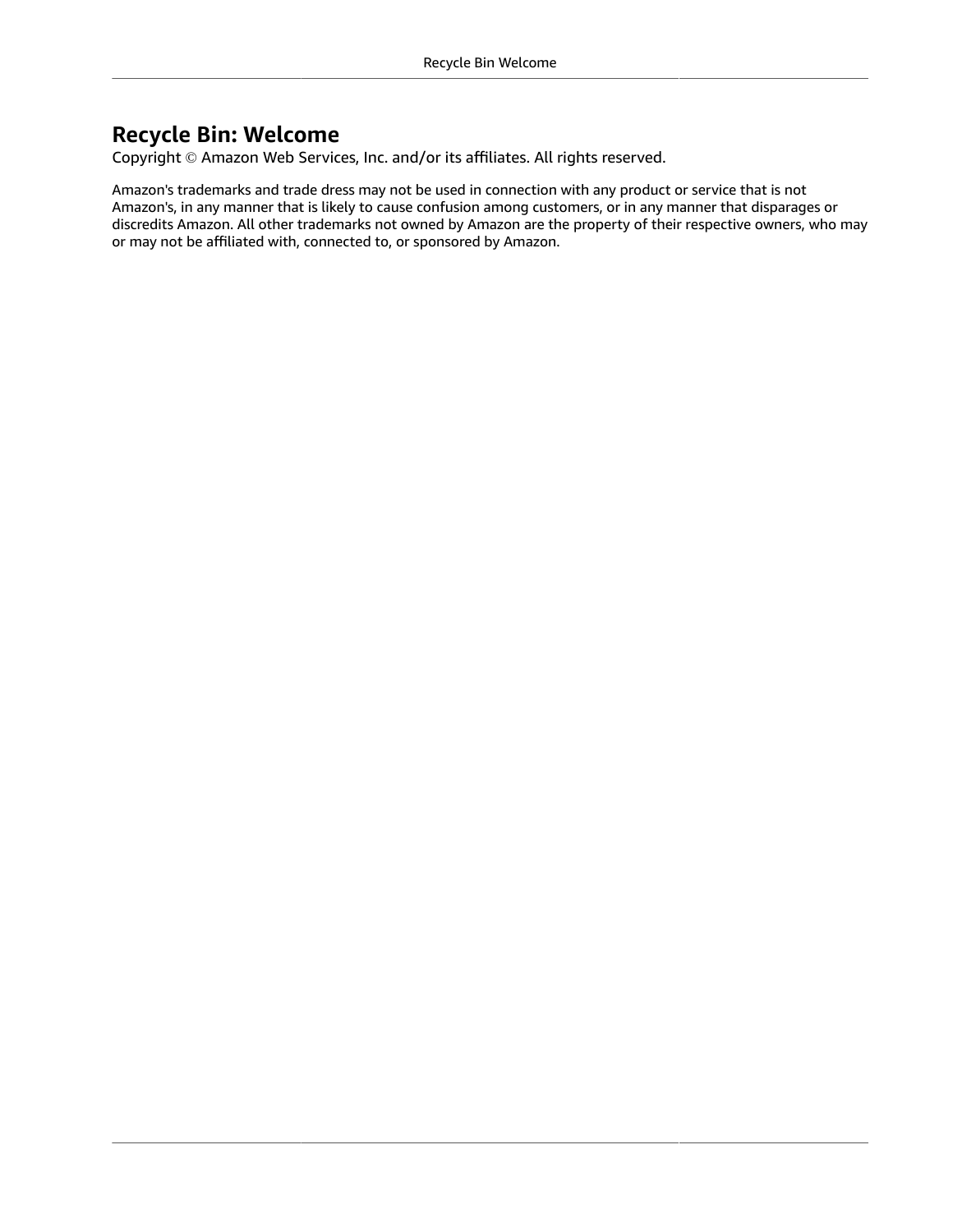# **Table of Contents**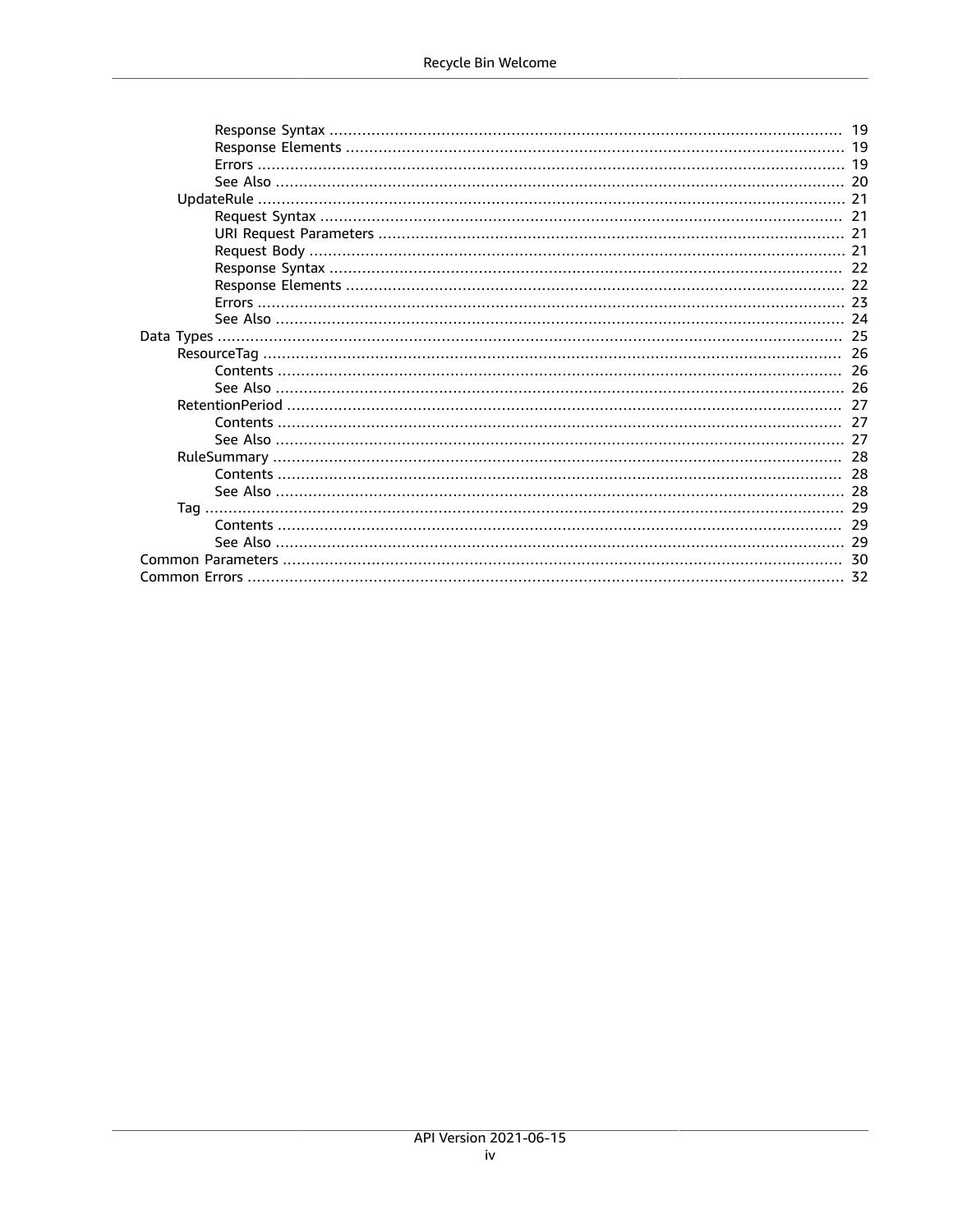# <span id="page-4-0"></span>Welcome

This is the *Recycle Bin API Reference*. This documentation provides descriptions and syntax for each of the actions and data types in Recycle Bin.

Recycle Bin is a resource recovery feature that enables you to restore accidentally deleted snapshots and EBS-backed AMIs. When using Recycle Bin, if your resources are deleted, they are retained in the Recycle Bin for a time period that you specify.

You can restore a resource from the Recycle Bin at any time before its retention period expires. After you restore a resource from the Recycle Bin, the resource is removed from the Recycle Bin, and you can then use it in the same way you use any other resource of that type in your account. If the retention period expires and the resource is not restored, the resource is permanently deleted from the Recycle Bin and is no longer available for recovery. For more information about Recycle Bin, see [Recycle](https://docs.aws.amazon.com/AWSEC2/latest/UserGuide/snapshot-recycle-bin.html) Bin in the *Amazon Elastic Compute Cloud User Guide*.

This document was last published on June 30, 2022.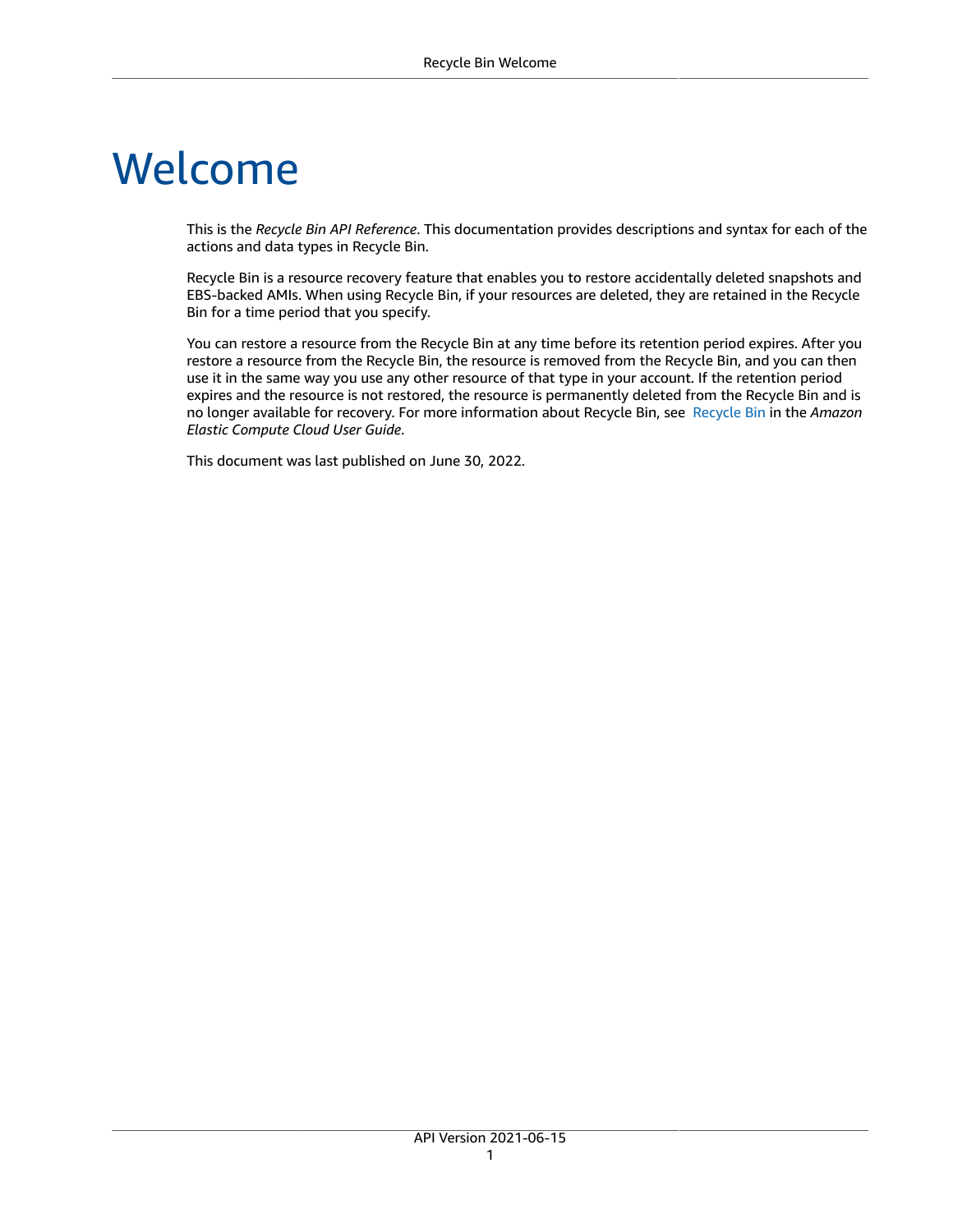# <span id="page-5-0"></span>Actions

The following actions are supported:

- [CreateRule \(p. 3\)](#page-6-0)
- [DeleteRule \(p. 7\)](#page-10-0)
- [GetRule \(p. 9\)](#page-12-0)
- [ListRules \(p. 12\)](#page-15-0)
- [ListTagsForResource \(p. 15\)](#page-18-0)
- [TagResource \(p. 17\)](#page-20-0)
- [UntagResource \(p. 19\)](#page-22-0)
- [UpdateRule \(p. 21\)](#page-24-0)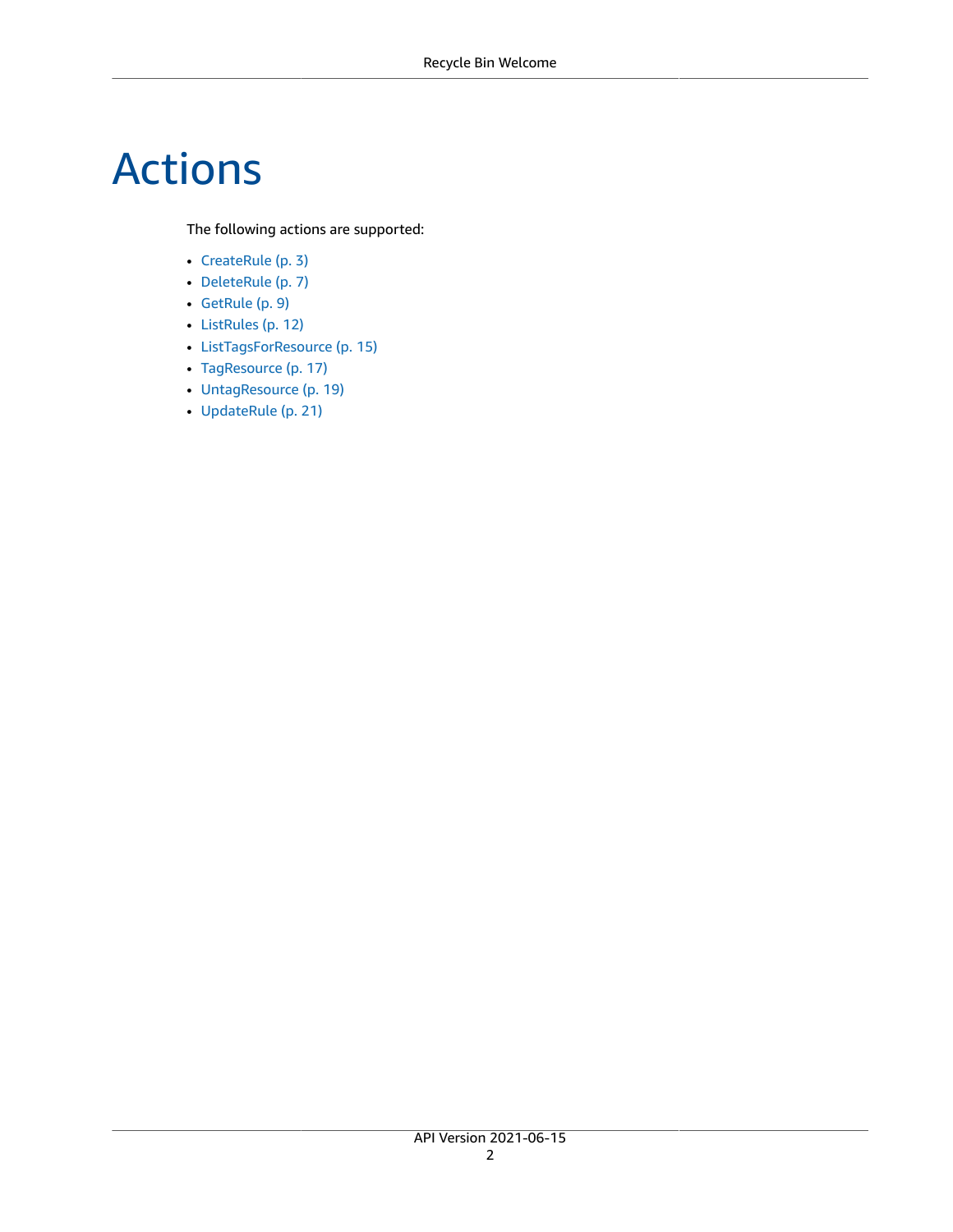# <span id="page-6-0"></span>**CreateRule**

Creates a Recycle Bin retention rule. For more information, see Create Recycle Bin [retention](https://docs.aws.amazon.com/AWSEC2/latest/UserGuide/recycle-bin-working-with-rules.html#recycle-bin-create-rule) rules in the *Amazon Elastic Compute Cloud User Guide*.

## <span id="page-6-1"></span>Request Syntax

```
POST /rules HTTP/1.1
Content-type: application/json
{
    "Description": "string",
    "ResourceTags": [ 
       { 
           "ResourceTagKey": "string",
           "ResourceTagValue": "string"
       }
    ],
    "ResourceType": "string",
    "RetentionPeriod": { 
       "RetentionPeriodUnit": "string",
       "RetentionPeriodValue": number
    },
    "Tags": [ 
       { 
           "Key": "string",
           "Value": "string"
       }
    ]
}
```
### <span id="page-6-2"></span>URI Request Parameters

The request does not use any URI parameters.

## <span id="page-6-3"></span>Request Body

The request accepts the following data in JSON format.

<span id="page-6-4"></span>**[Description \(p. 3\)](#page-6-1)**

The retention rule description.

Type: String

Pattern: ^[\S ]{0,255}\$

Required: No

#### <span id="page-6-5"></span>**[ResourceTags \(p. 3\)](#page-6-1)**

Specifies the resource tags to use to identify resources that are to be retained by a tag-level retention rule. For tag-level retention rules, only deleted resources, of the specified resource type, that have one or more of the specified tag key and value pairs are retained. If a resource is deleted, but it does not have any of the specified tag key and value pairs, it is immediately deleted without being retained by the retention rule.

You can add the same tag key and value pair to a maximum or five retention rules.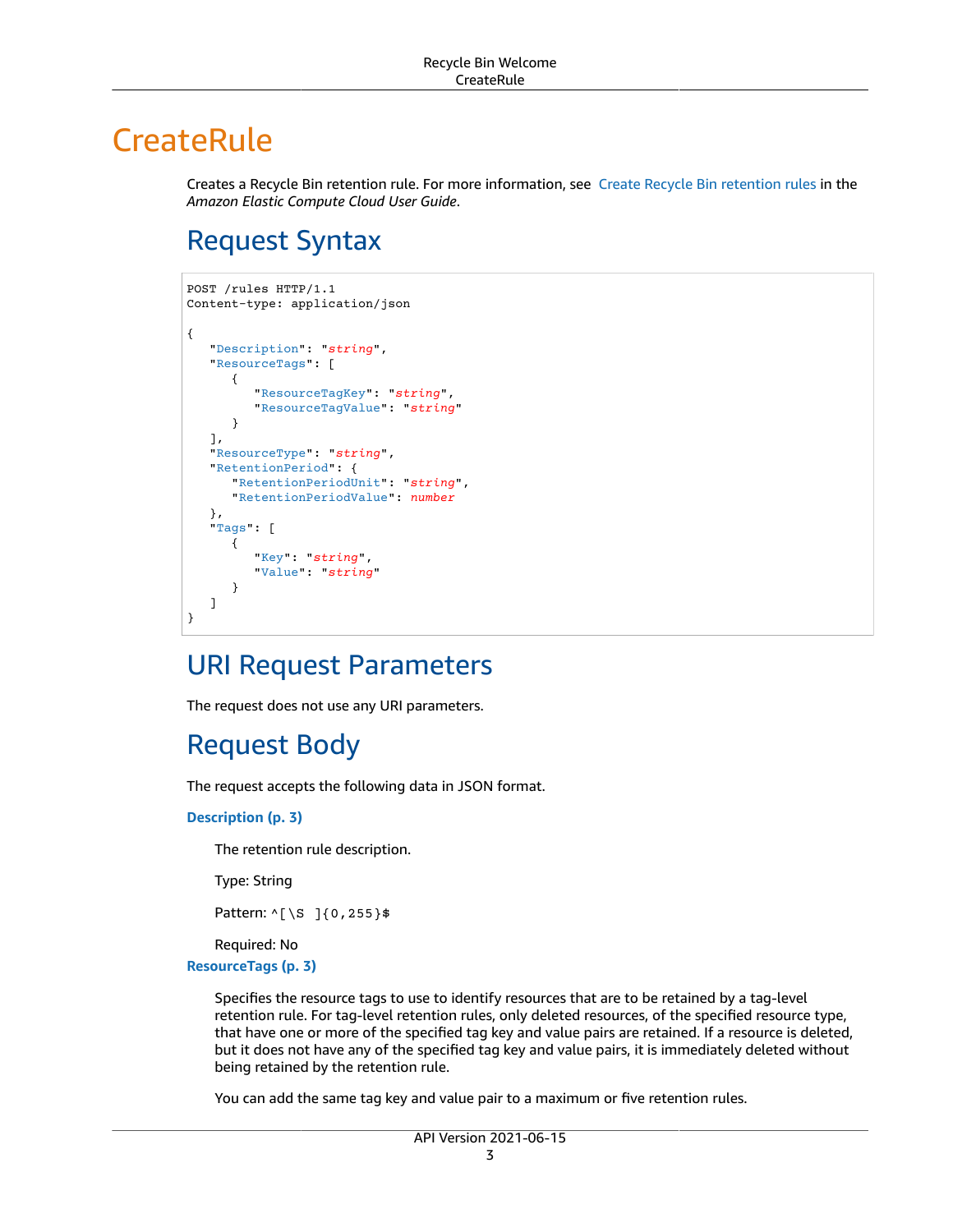To create a Region-level retention rule, omit this parameter. A Region-level retention rule does not have any resource tags specified. It retains all deleted resources of the specified resource type in the Region in which the rule is created, even if the resources are not tagged.

Type: Array of [ResourceTag \(p. 26\)](#page-29-0) objects

Array Members: Minimum number of 0 items. Maximum number of 50 items.

Required: No

<span id="page-7-1"></span>**[ResourceType \(p. 3\)](#page-6-1)**

The resource type to be retained by the retention rule. Currently, only Amazon EBS snapshots and EBS-backed AMIs are supported. To retain snapshots, specify EBS\_SNAPSHOT. To retain EBS-backed AMIs, specify EC2\_IMAGE.

Type: String

Valid Values: EBS\_SNAPSHOT | EC2\_IMAGE

Required: Yes

#### <span id="page-7-2"></span>**[RetentionPeriod \(p. 3\)](#page-6-1)**

Information about the retention period for which the retention rule is to retain resources.

```
Type: RetentionPeriod (p. 27) object
```
Required: Yes

<span id="page-7-3"></span>**[Tags \(p. 3\)](#page-6-1)**

Information about the tags to assign to the retention rule.

Type: Array of [Tag \(p. 29\)](#page-32-0) objects

Array Members: Minimum number of 0 items. Maximum number of 50 items.

Required: No

### <span id="page-7-0"></span>Response Syntax

```
HTTP/1.1 201
Content-type: application/json
{
    "Description": "string",
    "Identifier": "string",
    "ResourceTags": [ 
       { 
          "ResourceTagKey": "string",
          "ResourceTagValue": "string"
       }
    ],
    "ResourceType": "string",
    "RetentionPeriod": { 
       "RetentionPeriodUnit": "string",
       "RetentionPeriodValue": number
    },
    "Status": "string",
    "Tags": [ 
       { 
          "Key": "string",
```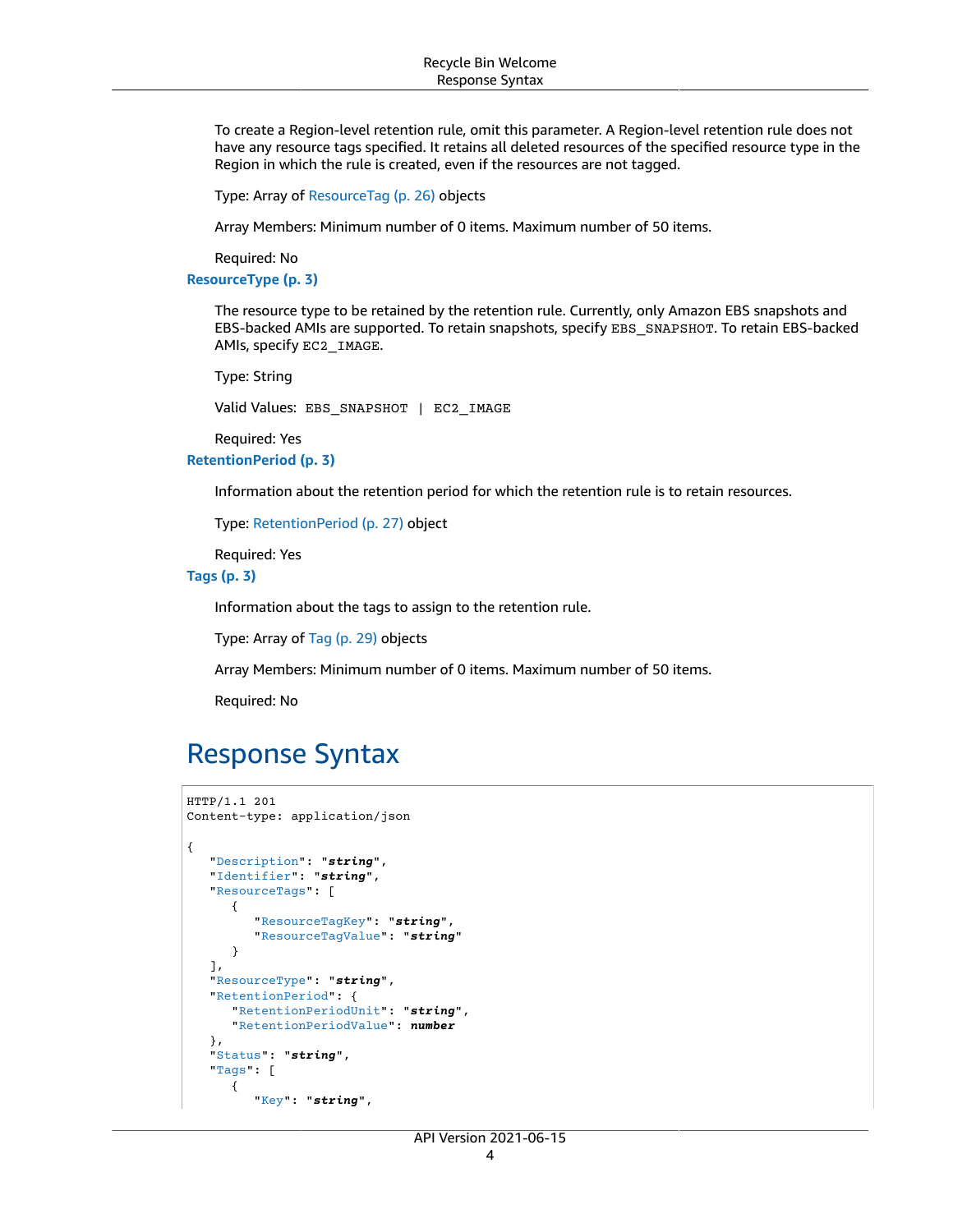```
 "Value": "string"
        }
    ]
}
```
### <span id="page-8-0"></span>Response Elements

If the action is successful, the service sends back an HTTP 201 response.

The following data is returned in JSON format by the service.

```
Description (p. 4)
```
The retention rule description.

Type: String

Pattern: ^[\S ]{0,255}\$

<span id="page-8-2"></span>**[Identifier \(p. 4\)](#page-7-0)**

The unique ID of the retention rule.

Type: String

Pattern: [0-9a-zA-Z]{11}

<span id="page-8-3"></span>**[ResourceTags \(p. 4\)](#page-7-0)**

Information about the resource tags used to identify resources that are retained by the retention rule.

Type: Array of [ResourceTag \(p. 26\)](#page-29-0) objects

Array Members: Minimum number of 0 items. Maximum number of 50 items.

#### <span id="page-8-4"></span>**[ResourceType \(p. 4\)](#page-7-0)**

The resource type retained by the retention rule.

Type: String

Valid Values: EBS\_SNAPSHOT | EC2\_IMAGE

<span id="page-8-5"></span>**[RetentionPeriod \(p. 4\)](#page-7-0)**

Information about the retention period for which the retention rule is to retain resources.

Type: [RetentionPeriod \(p. 27\)](#page-30-0) object

#### <span id="page-8-6"></span>**[Status \(p. 4\)](#page-7-0)**

The state of the retention rule. Only retention rules that are in the available state retain resources.

Type: String

Valid Values: pending | available

<span id="page-8-7"></span>**[Tags \(p. 4\)](#page-7-0)**

Information about the tags assigned to the retention rule.

Type: Array of [Tag \(p. 29\)](#page-32-0) objects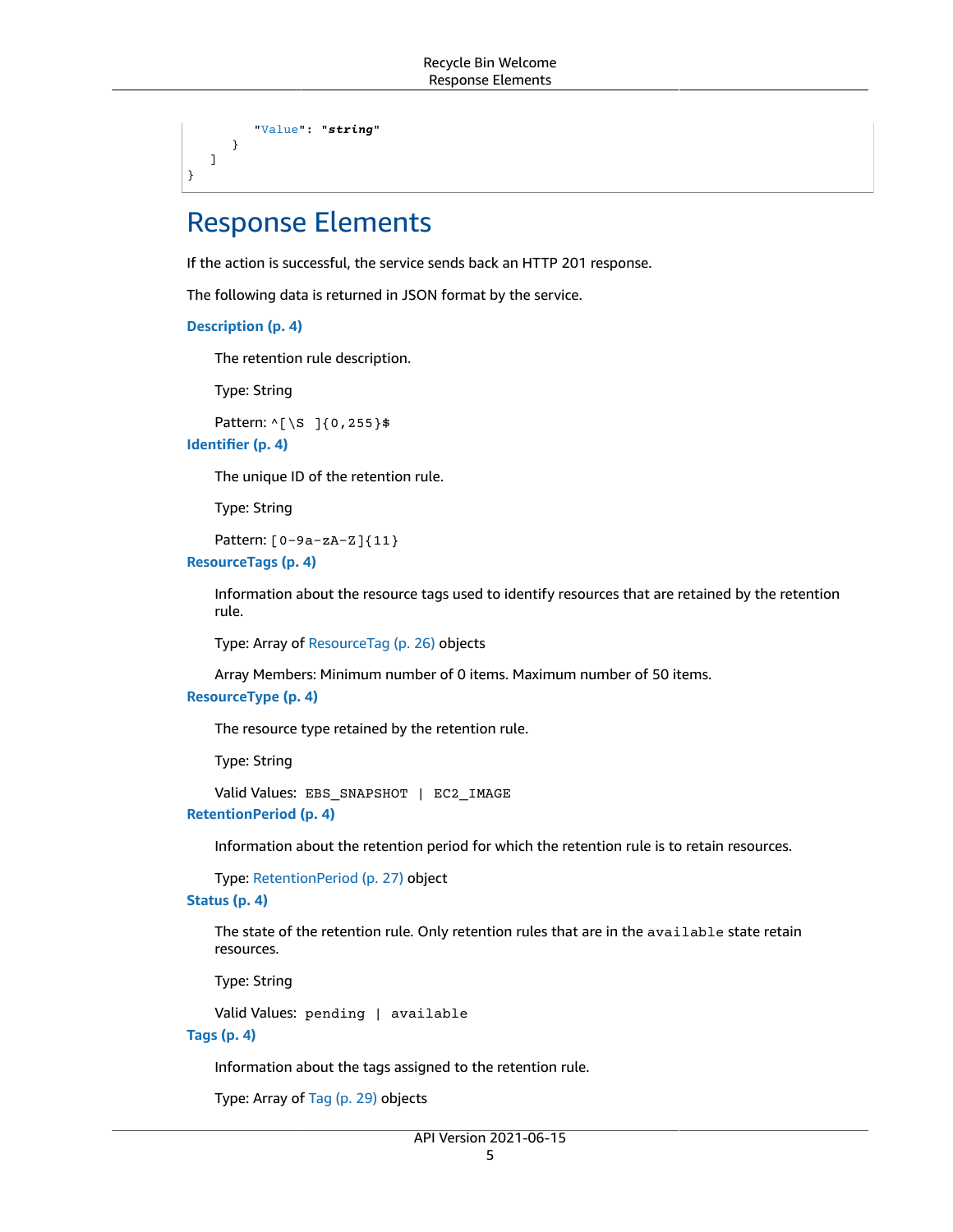Array Members: Minimum number of 0 items. Maximum number of 50 items.

### <span id="page-9-0"></span>Errors

For information about the errors that are common to all actions, see [Common](#page-35-0) Error[s \(p. 32\).](#page-35-0)

#### **InternalServerException**

The service could not respond to the request due to an internal problem.

HTTP Status Code: 500

### **ServiceQuotaExceededException**

The request would cause a service quota for the number of tags per resource to be exceeded.

HTTP Status Code: 402

### **ValidationException**

One or more of the parameters in the request is not valid.

HTTP Status Code: 400

### <span id="page-9-1"></span>See Also

- AWS [Command](https://docs.aws.amazon.com/goto/aws-cli/rbin-2021-06-15/CreateRule) Line Interface
- [AWS](https://docs.aws.amazon.com/goto/DotNetSDKV3/rbin-2021-06-15/CreateRule) SDK for .NET
- [AWS](https://docs.aws.amazon.com/goto/SdkForCpp/rbin-2021-06-15/CreateRule) SDK for C++
- [AWS](https://docs.aws.amazon.com/goto/SdkForGoV1/rbin-2021-06-15/CreateRule) SDK for Go
- [AWS](https://docs.aws.amazon.com/goto/SdkForJavaV2/rbin-2021-06-15/CreateRule) SDK for Java V2
- AWS SDK for [JavaScript](https://docs.aws.amazon.com/goto/AWSJavaScriptSDK/rbin-2021-06-15/CreateRule)
- [AWS](https://docs.aws.amazon.com/goto/SdkForPHPV3/rbin-2021-06-15/CreateRule) SDK for PHP V3
- AWS SDK for [Python](https://docs.aws.amazon.com/goto/boto3/rbin-2021-06-15/CreateRule)
- AWS SDK for [Ruby](https://docs.aws.amazon.com/goto/SdkForRubyV3/rbin-2021-06-15/CreateRule) V3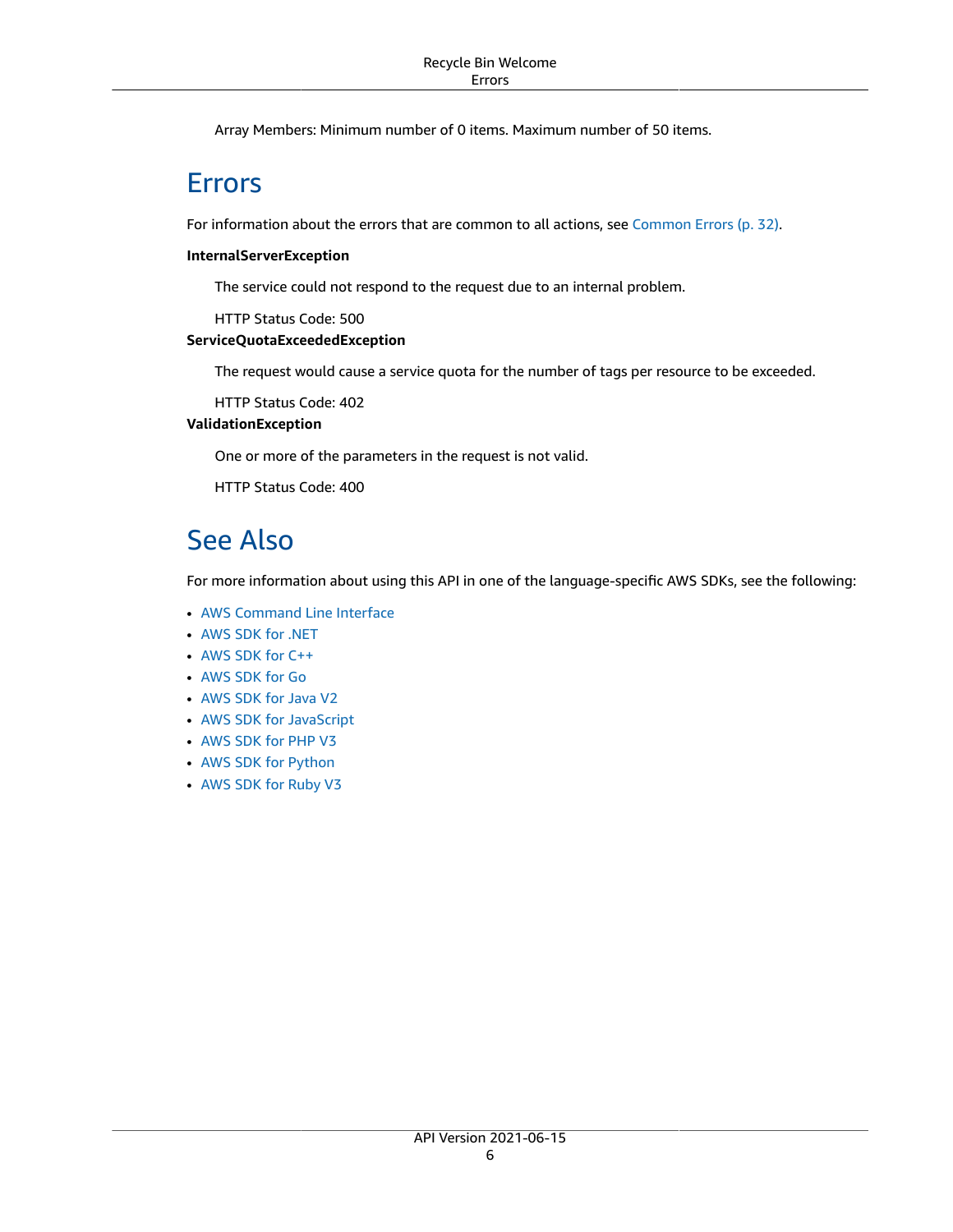# <span id="page-10-0"></span>DeleteRule

Deletes a Recycle Bin retention rule. For more information, see Delete Recycle Bin [retention](https://docs.aws.amazon.com/AWSEC2/latest/UserGuide/recycle-bin-working-with-rules.html#recycle-bin-delete-rule) rules in the *Amazon Elastic Compute Cloud User Guide*.

# <span id="page-10-1"></span>Request Syntax

DELETE /rules/*identifier* HTTP/1.1

### <span id="page-10-2"></span>URI Request Parameters

The request uses the following URI parameters.

#### **[identifier \(p. 7\)](#page-10-1)**

The unique ID of the retention rule.

Pattern: [0-9a-zA-Z]{11}

Required: Yes

### <span id="page-10-3"></span>Request Body

<span id="page-10-4"></span>The request does not have a request body.

### Response Syntax

HTTP/1.1 204

### <span id="page-10-5"></span>Response Elements

If the action is successful, the service sends back an HTTP 204 response with an empty HTTP body.

### <span id="page-10-6"></span>Errors

For information about the errors that are common to all actions, see [Common](#page-35-0) Error[s \(p. 32\).](#page-35-0)

#### **InternalServerException**

The service could not respond to the request due to an internal problem.

HTTP Status Code: 500

### **ResourceNotFoundException**

The specified resource was not found.

HTTP Status Code: 404

#### **ValidationException**

One or more of the parameters in the request is not valid.

HTTP Status Code: 400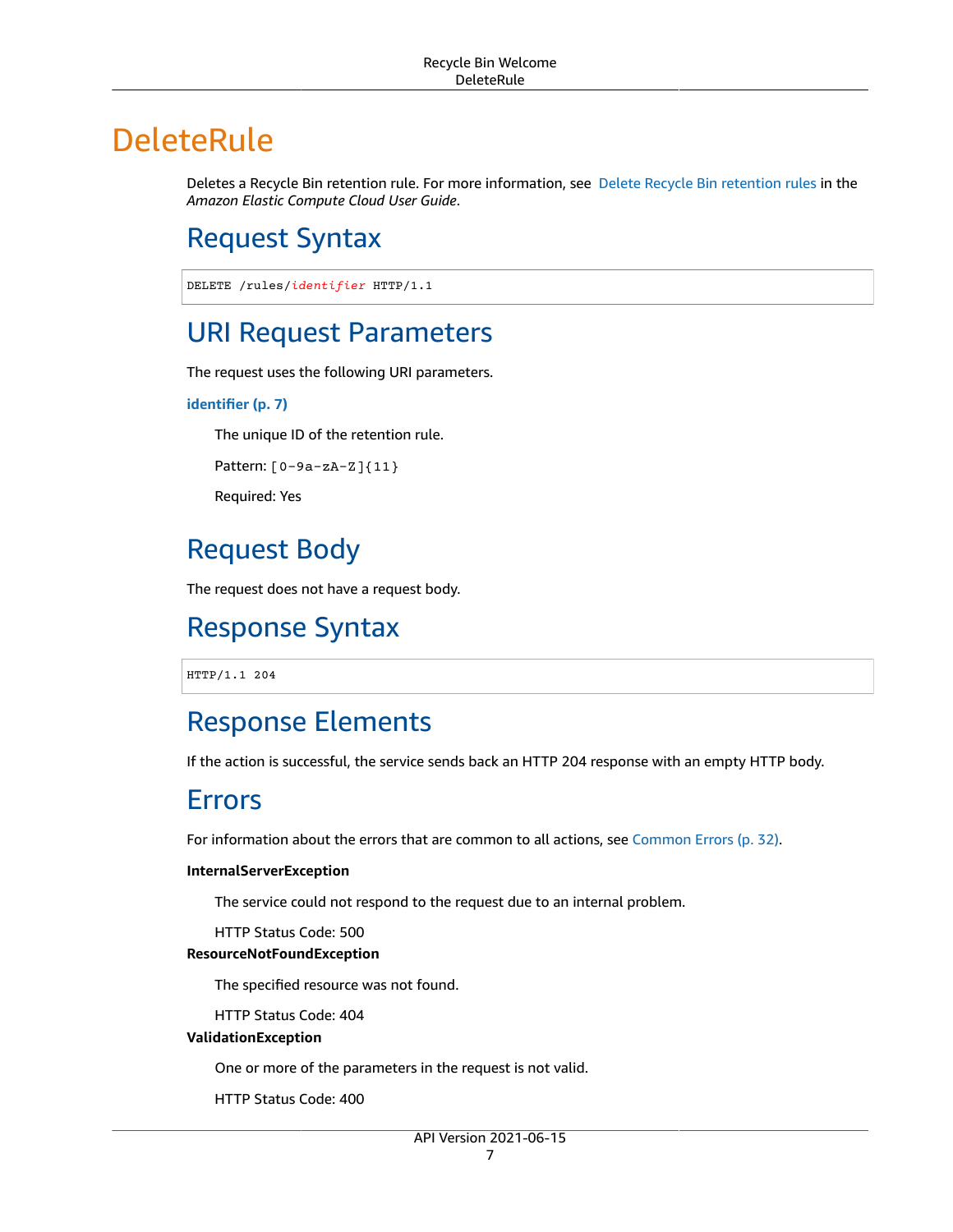# <span id="page-11-0"></span>See Also

- AWS [Command](https://docs.aws.amazon.com/goto/aws-cli/rbin-2021-06-15/DeleteRule) Line Interface
- [AWS](https://docs.aws.amazon.com/goto/DotNetSDKV3/rbin-2021-06-15/DeleteRule) SDK for .NET
- [AWS](https://docs.aws.amazon.com/goto/SdkForCpp/rbin-2021-06-15/DeleteRule) SDK for C++
- [AWS](https://docs.aws.amazon.com/goto/SdkForGoV1/rbin-2021-06-15/DeleteRule) SDK for Go
- [AWS](https://docs.aws.amazon.com/goto/SdkForJavaV2/rbin-2021-06-15/DeleteRule) SDK for Java V2
- AWS SDK for [JavaScript](https://docs.aws.amazon.com/goto/AWSJavaScriptSDK/rbin-2021-06-15/DeleteRule)
- [AWS](https://docs.aws.amazon.com/goto/SdkForPHPV3/rbin-2021-06-15/DeleteRule) SDK for PHP V3
- AWS SDK for [Python](https://docs.aws.amazon.com/goto/boto3/rbin-2021-06-15/DeleteRule)
- AWS SDK for [Ruby](https://docs.aws.amazon.com/goto/SdkForRubyV3/rbin-2021-06-15/DeleteRule) V3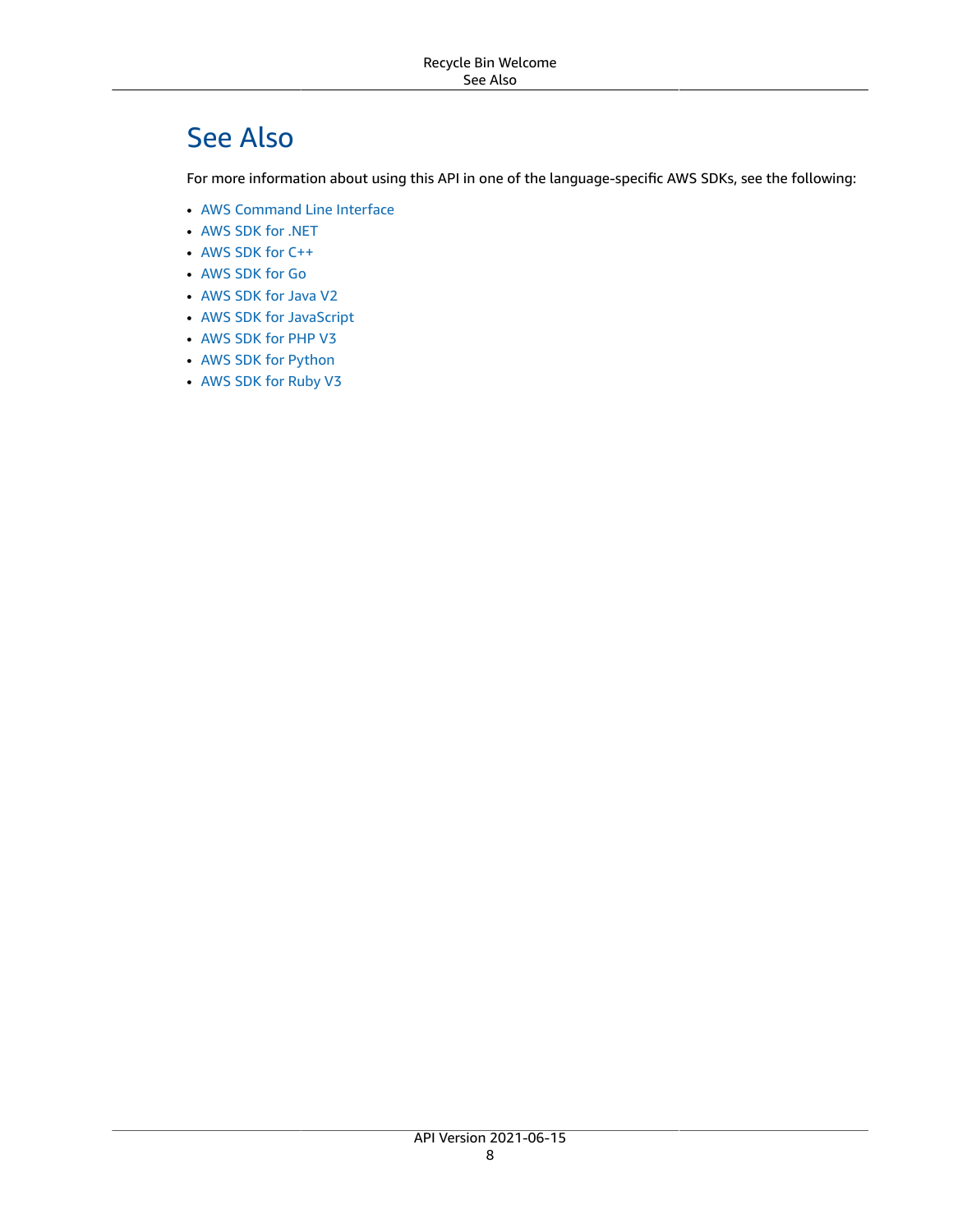# <span id="page-12-1"></span><span id="page-12-0"></span>**GetRule**

Gets information about a Recycle Bin retention rule.

## Request Syntax

```
GET /rules/identifier HTTP/1.1
```
### <span id="page-12-2"></span>URI Request Parameters

The request uses the following URI parameters.

### **[identifier \(p. 9\)](#page-12-1)**

The unique ID of the retention rule.

```
Pattern: [0-9a-zA-Z]{11}
```
Required: Yes

### <span id="page-12-3"></span>Request Body

The request does not have a request body.

### <span id="page-12-4"></span>Response Syntax

```
HTTP/1.1 200
Content-type: application/json
{
    "Description": "string",
    "Identifier": "string",
    "ResourceTags": [ 
       { 
           "ResourceTagKey": "string",
           "ResourceTagValue": "string"
       }
    ],
    "ResourceType": "string",
    "RetentionPeriod": { 
       "RetentionPeriodUnit": "string",
       "RetentionPeriodValue": number
    },
    "Status": "string"
}
```
### <span id="page-12-5"></span>Response Elements

If the action is successful, the service sends back an HTTP 200 response.

The following data is returned in JSON format by the service.

#### <span id="page-12-6"></span>**[Description \(p. 9\)](#page-12-4)**

The retention rule description.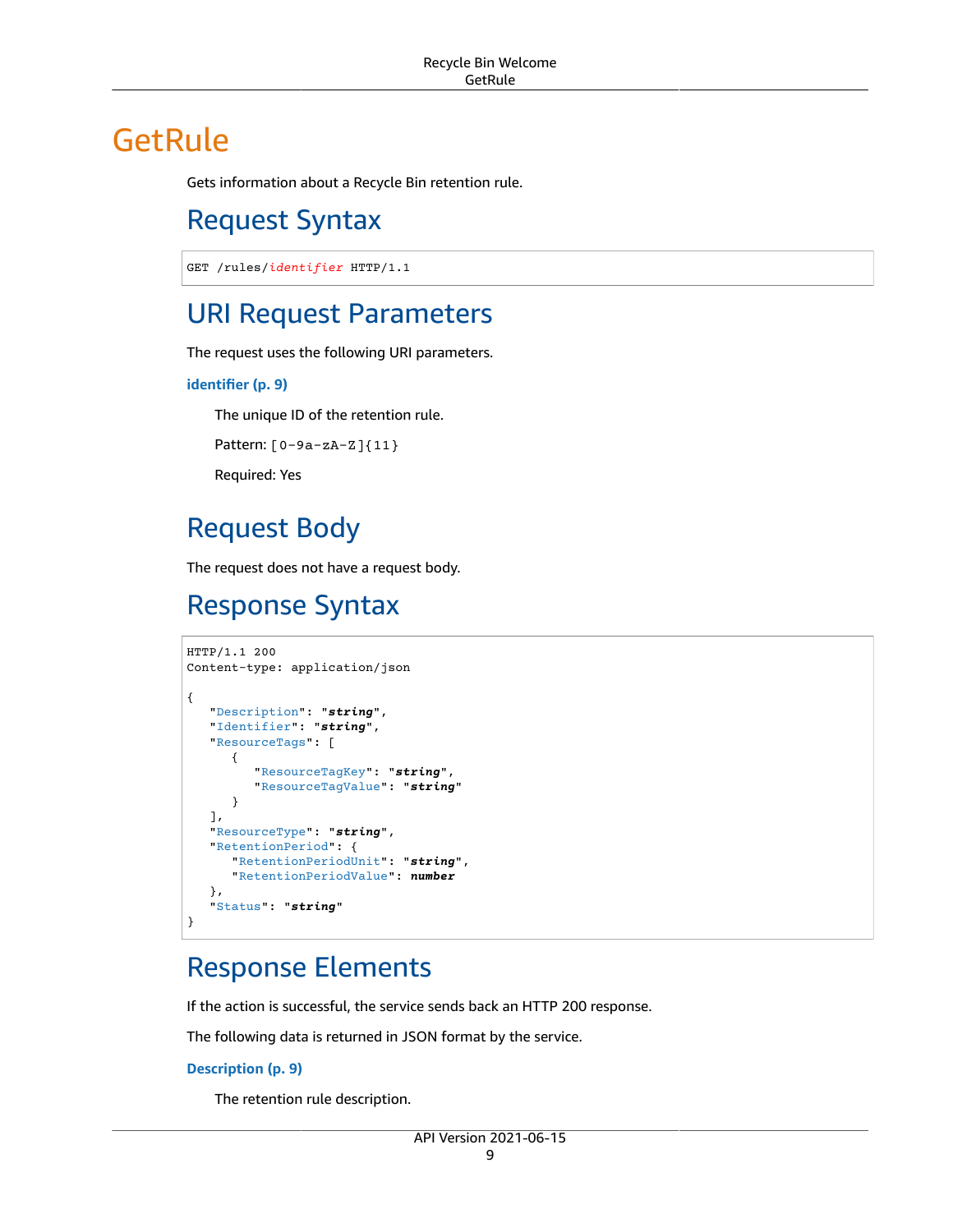Type: String

<span id="page-13-1"></span>Pattern: ^[\S ]{0,255}\$ **[Identifier \(p. 9\)](#page-12-4)**

The unique ID of the retention rule.

Type: String

Pattern: [0-9a-zA-Z]{11}

<span id="page-13-2"></span>**[ResourceTags \(p. 9\)](#page-12-4)**

Information about the resource tags used to identify resources that are retained by the retention rule.

Type: Array of [ResourceTag \(p. 26\)](#page-29-0) objects

Array Members: Minimum number of 0 items. Maximum number of 50 items.

<span id="page-13-3"></span>**[ResourceType \(p. 9\)](#page-12-4)**

The resource type retained by the retention rule.

Type: String

Valid Values: EBS\_SNAPSHOT | EC2\_IMAGE

<span id="page-13-4"></span>**[RetentionPeriod \(p. 9\)](#page-12-4)**

Information about the retention period for which the retention rule is to retain resources.

Type: [RetentionPeriod \(p. 27\)](#page-30-0) object

<span id="page-13-5"></span>**[Status \(p. 9\)](#page-12-4)**

The state of the retention rule. Only retention rules that are in the available state retain resources.

Type: String

Valid Values: pending | available

### <span id="page-13-0"></span>Errors

For information about the errors that are common to all actions, see [Common](#page-35-0) Error[s \(p. 32\).](#page-35-0)

#### **InternalServerException**

The service could not respond to the request due to an internal problem.

HTTP Status Code: 500

#### **ResourceNotFoundException**

The specified resource was not found.

HTTP Status Code: 404

### **ValidationException**

One or more of the parameters in the request is not valid.

HTTP Status Code: 400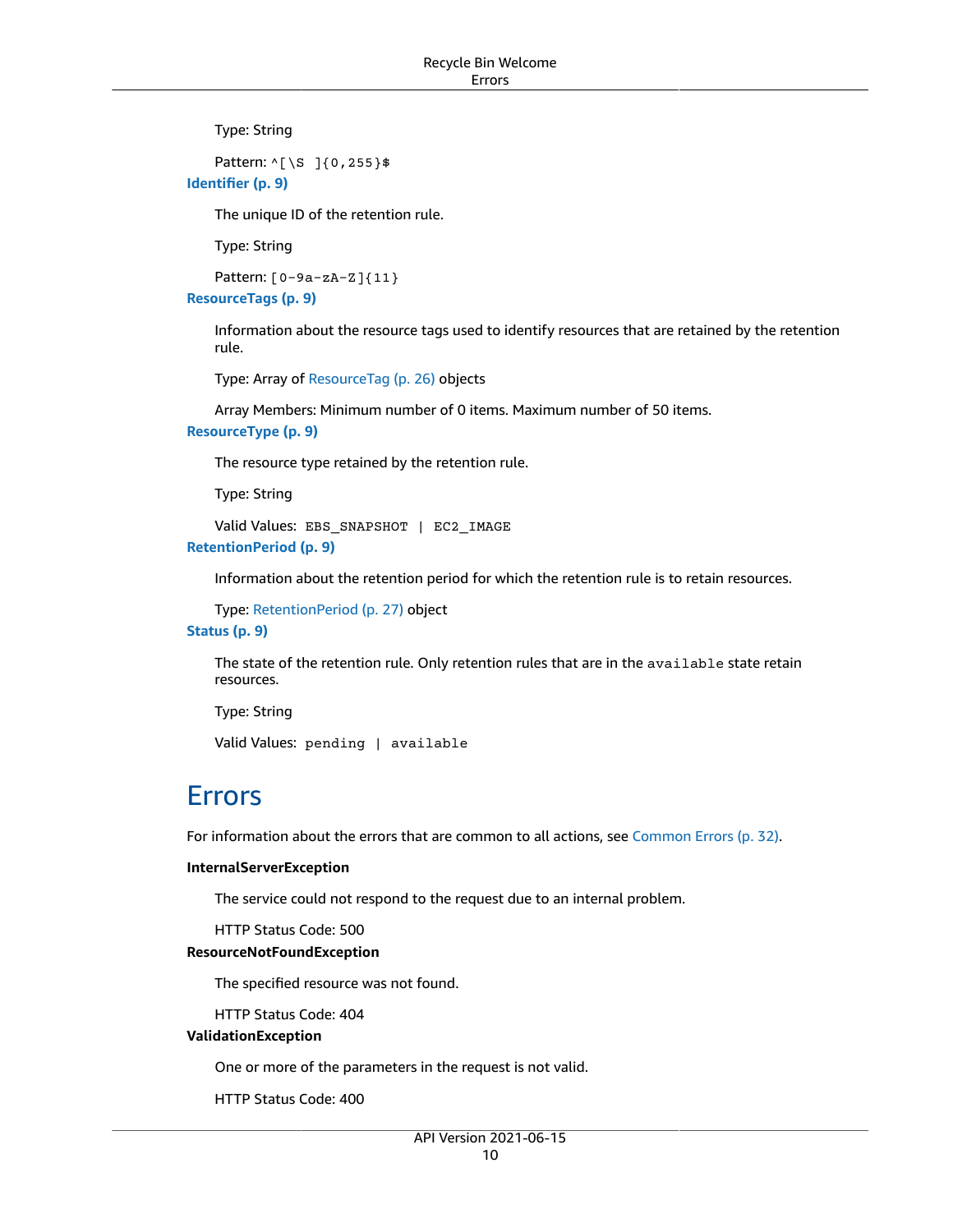# <span id="page-14-0"></span>See Also

- AWS [Command](https://docs.aws.amazon.com/goto/aws-cli/rbin-2021-06-15/GetRule) Line Interface
- [AWS](https://docs.aws.amazon.com/goto/DotNetSDKV3/rbin-2021-06-15/GetRule) SDK for .NET
- [AWS](https://docs.aws.amazon.com/goto/SdkForCpp/rbin-2021-06-15/GetRule) SDK for C++
- [AWS](https://docs.aws.amazon.com/goto/SdkForGoV1/rbin-2021-06-15/GetRule) SDK for Go
- [AWS](https://docs.aws.amazon.com/goto/SdkForJavaV2/rbin-2021-06-15/GetRule) SDK for Java V2
- AWS SDK for [JavaScript](https://docs.aws.amazon.com/goto/AWSJavaScriptSDK/rbin-2021-06-15/GetRule)
- [AWS](https://docs.aws.amazon.com/goto/SdkForPHPV3/rbin-2021-06-15/GetRule) SDK for PHP V3
- AWS SDK for [Python](https://docs.aws.amazon.com/goto/boto3/rbin-2021-06-15/GetRule)
- AWS SDK for [Ruby](https://docs.aws.amazon.com/goto/SdkForRubyV3/rbin-2021-06-15/GetRule) V3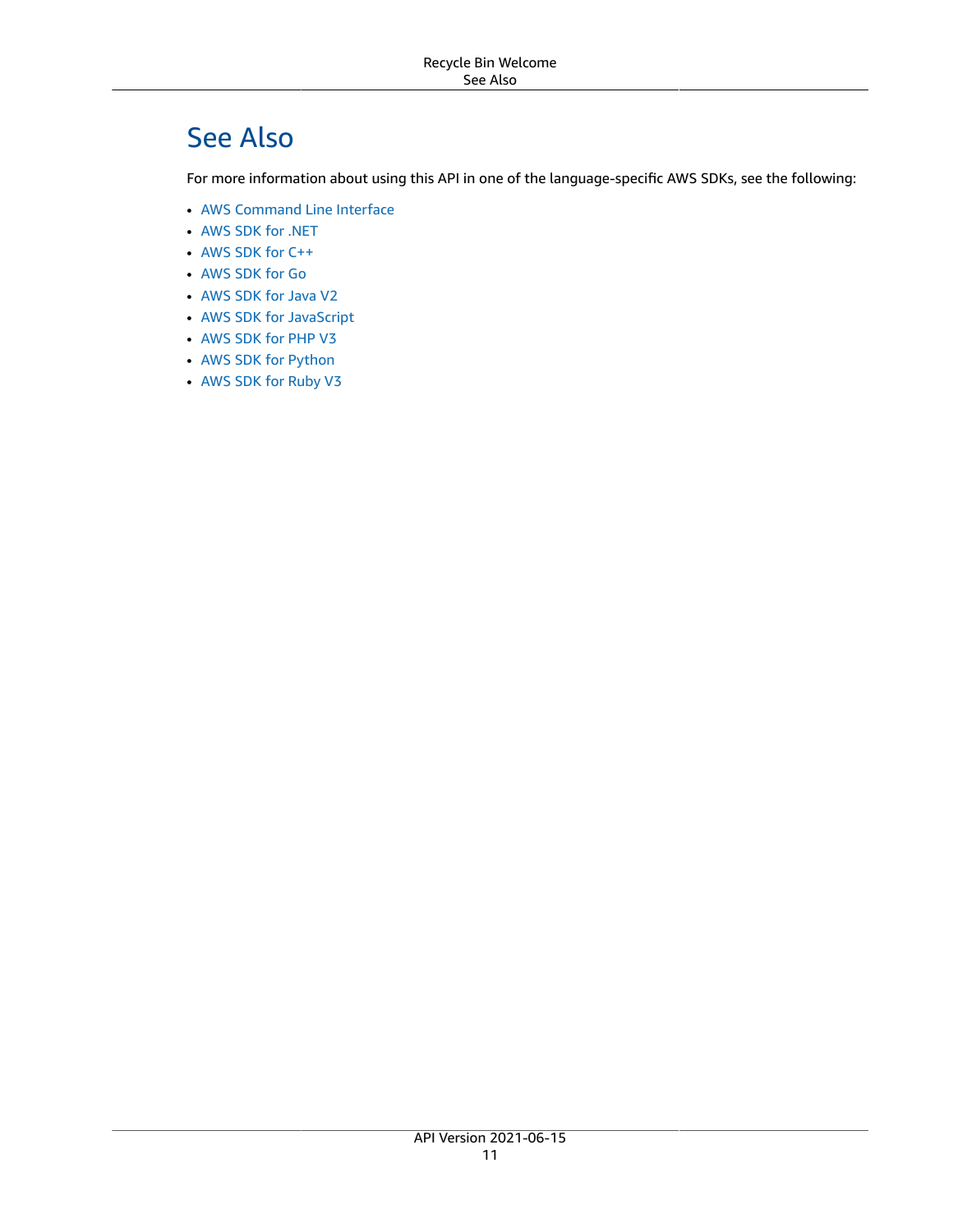# <span id="page-15-1"></span><span id="page-15-0"></span>**ListRules**

Lists the Recycle Bin retention rules in the Region.

# Request Syntax

```
POST /list-rules HTTP/1.1
Content-type: application/json
{
    "MaxResults": number,
    "NextToken": "string",
    "ResourceTags": [ 
      { 
          "ResourceTagKey": "string",
          "ResourceTagValue": "string"
       }
    ],
    "ResourceType": "string"
}
```
## <span id="page-15-2"></span>URI Request Parameters

The request does not use any URI parameters.

### <span id="page-15-3"></span>Request Body

The request accepts the following data in JSON format.

#### <span id="page-15-4"></span>**[MaxResults \(p. 12\)](#page-15-1)**

The maximum number of results to return with a single call. To retrieve the remaining results, make another call with the returned NextToken value.

Type: Integer

Valid Range: Minimum value of 1. Maximum value of 1000.

Required: No

<span id="page-15-5"></span>**[NextToken \(p. 12\)](#page-15-1)**

The token for the next page of results.

Type: String

Pattern: ^[A-Za-z0-9+/=]{1,2048}\$

Required: No

<span id="page-15-6"></span>**[ResourceTags \(p. 12\)](#page-15-1)**

Information about the resource tags used to identify resources that are retained by the retention rule.

Type: Array of [ResourceTag \(p. 26\)](#page-29-0) objects

Array Members: Minimum number of 0 items. Maximum number of 50 items.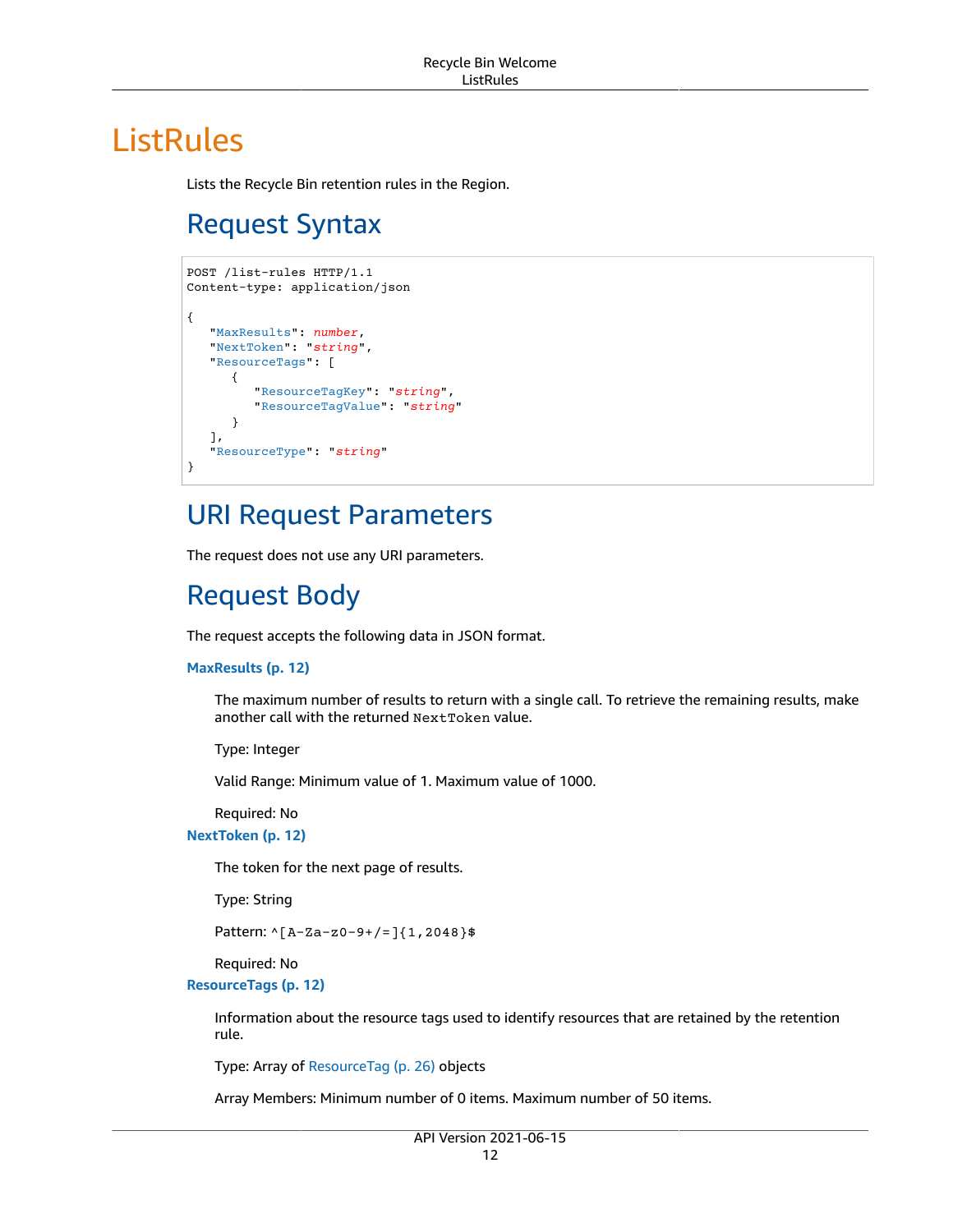Required: No

<span id="page-16-3"></span>**[ResourceType \(p. 12\)](#page-15-1)**

The resource type retained by the retention rule. Only retention rules that retain the specified resource type are listed. Currently, only Amazon EBS snapshots and EBS-backed AMIs are supported. To list retention rules that retain snapshots, specify EBS\_SNAPSHOT. To list retention rules that retain EBS-backed AMIs, specify EC2\_IMAGE.

Type: String

Valid Values: EBS\_SNAPSHOT | EC2\_IMAGE

Required: Yes

### <span id="page-16-0"></span>Response Syntax

```
HTTP/1.1 200
Content-type: application/json
{
    "NextToken": "string",
    "Rules": [ 
       { 
           "Description": "string",
           "Identifier": "string",
           "RetentionPeriod": { 
              "RetentionPeriodUnit": "string",
              "RetentionPeriodValue": number
           }
       }
    ]
}
```
### <span id="page-16-1"></span>Response Elements

If the action is successful, the service sends back an HTTP 200 response.

The following data is returned in JSON format by the service.

<span id="page-16-4"></span>**[NextToken \(p. 13\)](#page-16-0)**

The token to use to retrieve the next page of results. This value is null when there are no more results to return.

Type: String

Pattern: ^[A-Za-z0-9+/=]{1,2048}\$

<span id="page-16-5"></span>**[Rules \(p. 13\)](#page-16-0)**

Information about the retention rules.

Type: Array of [RuleSummary \(p. 28\)](#page-31-0) objects

### <span id="page-16-2"></span>Errors

For information about the errors that are common to all actions, see [Common](#page-35-0) Error[s \(p. 32\).](#page-35-0)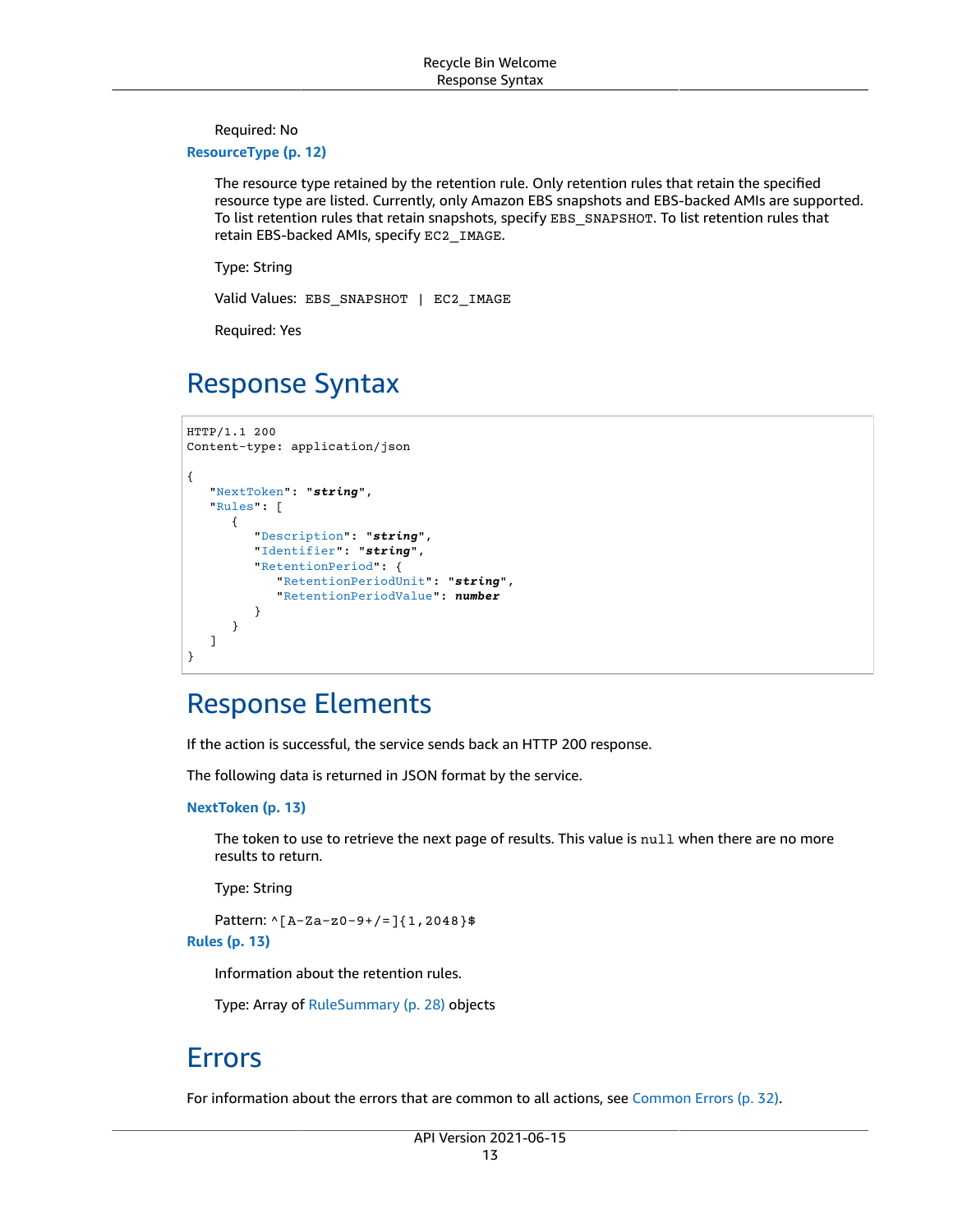#### **InternalServerException**

The service could not respond to the request due to an internal problem.

HTTP Status Code: 500

**ValidationException**

One or more of the parameters in the request is not valid.

HTTP Status Code: 400

### <span id="page-17-0"></span>See Also

- AWS [Command](https://docs.aws.amazon.com/goto/aws-cli/rbin-2021-06-15/ListRules) Line Interface
- [AWS](https://docs.aws.amazon.com/goto/DotNetSDKV3/rbin-2021-06-15/ListRules) SDK for .NET
- [AWS](https://docs.aws.amazon.com/goto/SdkForCpp/rbin-2021-06-15/ListRules) SDK for C++
- [AWS](https://docs.aws.amazon.com/goto/SdkForGoV1/rbin-2021-06-15/ListRules) SDK for Go
- [AWS](https://docs.aws.amazon.com/goto/SdkForJavaV2/rbin-2021-06-15/ListRules) SDK for Java V2
- AWS SDK for [JavaScript](https://docs.aws.amazon.com/goto/AWSJavaScriptSDK/rbin-2021-06-15/ListRules)
- [AWS](https://docs.aws.amazon.com/goto/SdkForPHPV3/rbin-2021-06-15/ListRules) SDK for PHP V3
- AWS SDK for [Python](https://docs.aws.amazon.com/goto/boto3/rbin-2021-06-15/ListRules)
- AWS SDK for [Ruby](https://docs.aws.amazon.com/goto/SdkForRubyV3/rbin-2021-06-15/ListRules) V3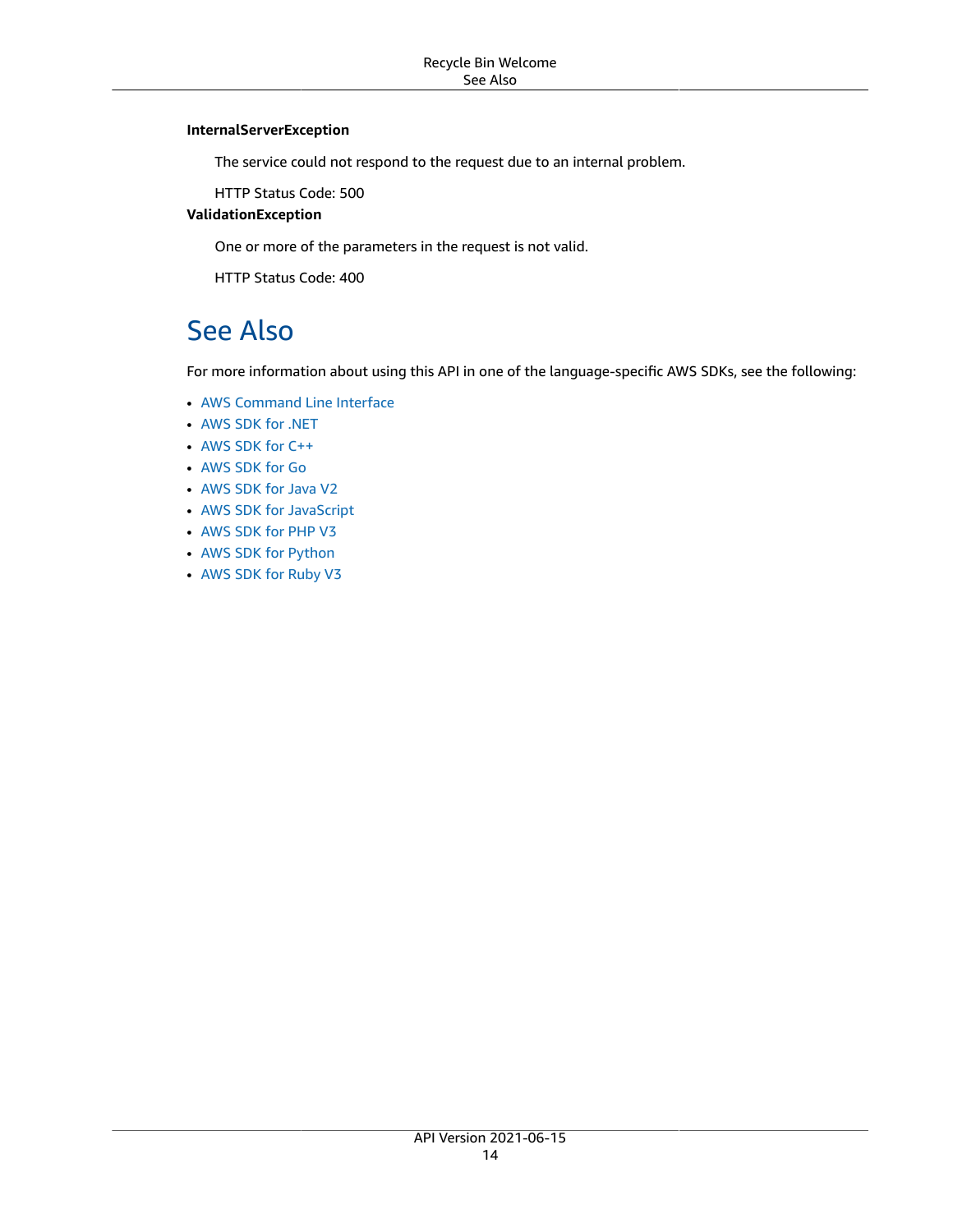# <span id="page-18-1"></span><span id="page-18-0"></span>**ListTagsForResource**

Lists the tags assigned to a retention rule.

### Request Syntax

```
GET /tags/resourceArn HTTP/1.1
```
### <span id="page-18-2"></span>URI Request Parameters

The request uses the following URI parameters.

#### **[resourceArn \(p. 15\)](#page-18-1)**

The Amazon Resource Name (ARN) of the retention rule.

Length Constraints: Minimum length of 0. Maximum length of 1011.

```
Pattern: ^arn:aws(-[a-z]{1,3}){0,2}:rbin:[a-z\-0-9]{0,63}:[0-9]{12}:rule/
[0-9a-zA-Z]{11}{0,1011}$
```
Required: Yes

## <span id="page-18-3"></span>Request Body

The request does not have a request body.

### <span id="page-18-4"></span>Response Syntax

```
HTTP/1.1 200
Content-type: application/json
{
    "Tags": [ 
       { 
          "Key": "string",
          "Value": "string"
 }
    ]
}
```
### <span id="page-18-5"></span>Response Elements

If the action is successful, the service sends back an HTTP 200 response.

The following data is returned in JSON format by the service.

<span id="page-18-6"></span>**[Tags \(p. 15\)](#page-18-4)**

Information about the tags assigned to the retention rule.

Type: Array of [Tag \(p. 29\)](#page-32-0) objects

Array Members: Minimum number of 0 items. Maximum number of 200 items.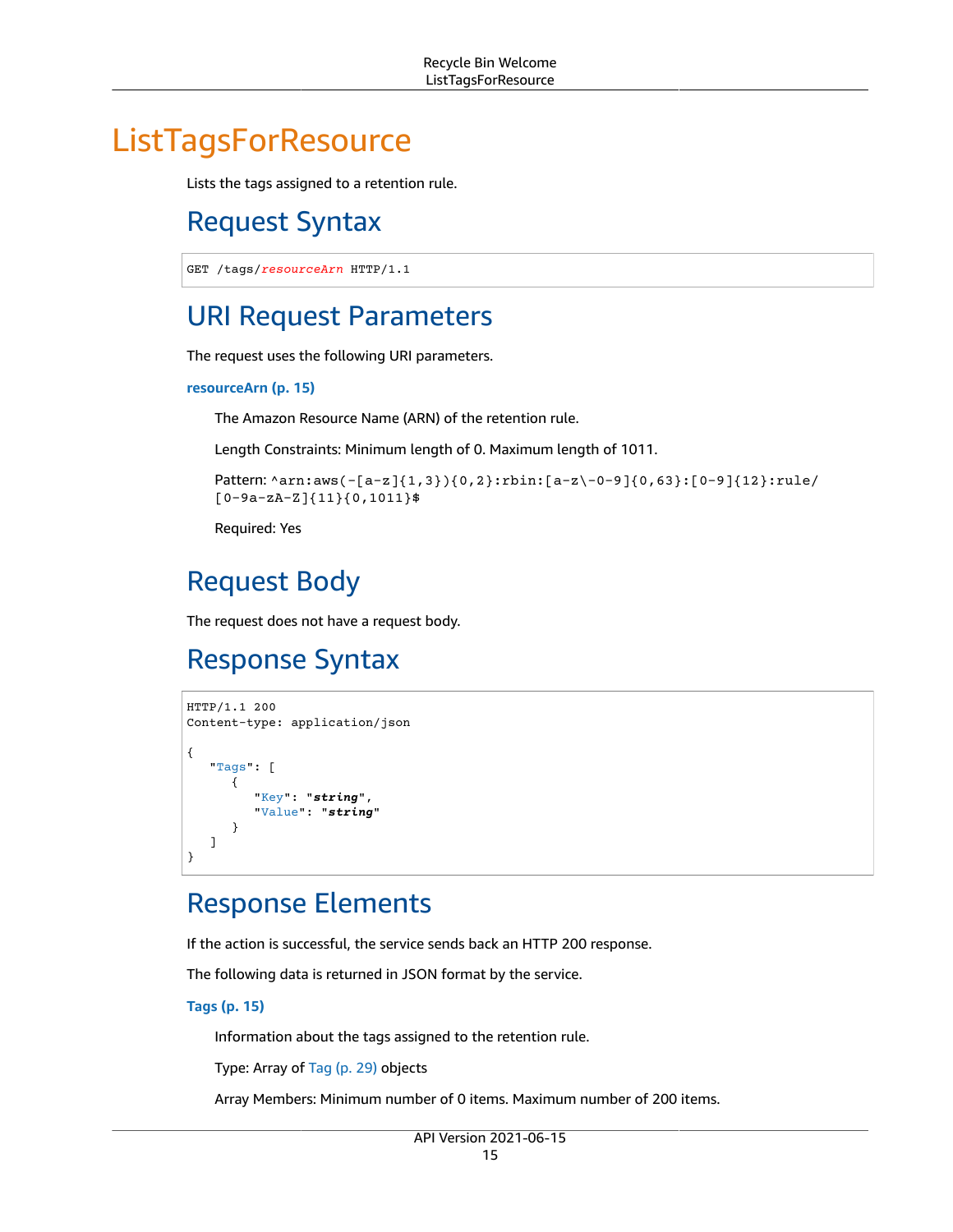### <span id="page-19-0"></span>Errors

For information about the errors that are common to all actions, see [Common](#page-35-0) Error[s \(p. 32\).](#page-35-0)

#### **InternalServerException**

The service could not respond to the request due to an internal problem.

HTTP Status Code: 500

### **ResourceNotFoundException**

The specified resource was not found.

HTTP Status Code: 404

### **ValidationException**

One or more of the parameters in the request is not valid.

HTTP Status Code: 400

### <span id="page-19-1"></span>See Also

- AWS [Command](https://docs.aws.amazon.com/goto/aws-cli/rbin-2021-06-15/ListTagsForResource) Line Interface
- [AWS](https://docs.aws.amazon.com/goto/DotNetSDKV3/rbin-2021-06-15/ListTagsForResource) SDK for .NET
- [AWS](https://docs.aws.amazon.com/goto/SdkForCpp/rbin-2021-06-15/ListTagsForResource) SDK for C++
- [AWS](https://docs.aws.amazon.com/goto/SdkForGoV1/rbin-2021-06-15/ListTagsForResource) SDK for Go
- [AWS](https://docs.aws.amazon.com/goto/SdkForJavaV2/rbin-2021-06-15/ListTagsForResource) SDK for Java V2
- AWS SDK for [JavaScript](https://docs.aws.amazon.com/goto/AWSJavaScriptSDK/rbin-2021-06-15/ListTagsForResource)
- [AWS](https://docs.aws.amazon.com/goto/SdkForPHPV3/rbin-2021-06-15/ListTagsForResource) SDK for PHP V3
- AWS SDK for [Python](https://docs.aws.amazon.com/goto/boto3/rbin-2021-06-15/ListTagsForResource)
- AWS SDK for [Ruby](https://docs.aws.amazon.com/goto/SdkForRubyV3/rbin-2021-06-15/ListTagsForResource) V3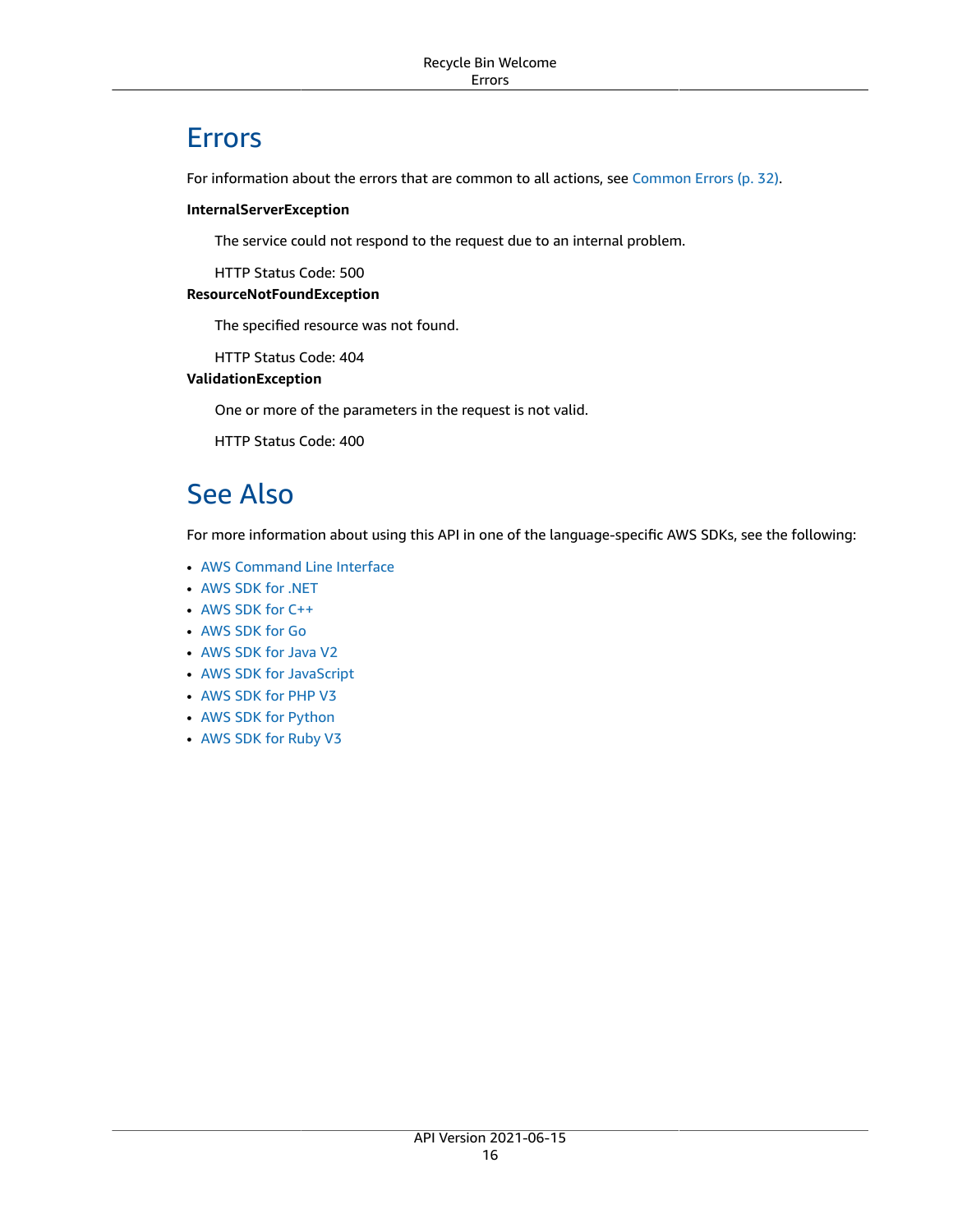# <span id="page-20-1"></span><span id="page-20-0"></span>**TagResource**

Assigns tags to the specified retention rule.

# Request Syntax

```
POST /tags/resourceArn HTTP/1.1
Content-type: application/json
{
    "Tags": [ 
       { 
           "Key": "string",
           "Value": "string"
       }
    ]
}
```
### <span id="page-20-2"></span>URI Request Parameters

The request uses the following URI parameters.

```
resourceArn (p. 17)
```
The Amazon Resource Name (ARN) of the retention rule.

Length Constraints: Minimum length of 0. Maximum length of 1011.

```
Pattern: \arcsin\{-\arcsin(1,3)\}(0,2):rbin:[a-z\rceil(0,63):[0-9]\{12\}:rule/[0-9a-zA-Z]{11}{0,1011}$
```
Required: Yes

### <span id="page-20-3"></span>Request Body

The request accepts the following data in JSON format.

#### <span id="page-20-6"></span>**[Tags \(p. 17\)](#page-20-1)**

Information about the tags to assign to the retention rule.

Type: Array of [Tag \(p. 29\)](#page-32-0) objects

Array Members: Minimum number of 0 items. Maximum number of 50 items.

Required: Yes

## <span id="page-20-4"></span>Response Syntax

HTTP/1.1 201

### <span id="page-20-5"></span>Response Elements

If the action is successful, the service sends back an HTTP 201 response with an empty HTTP body.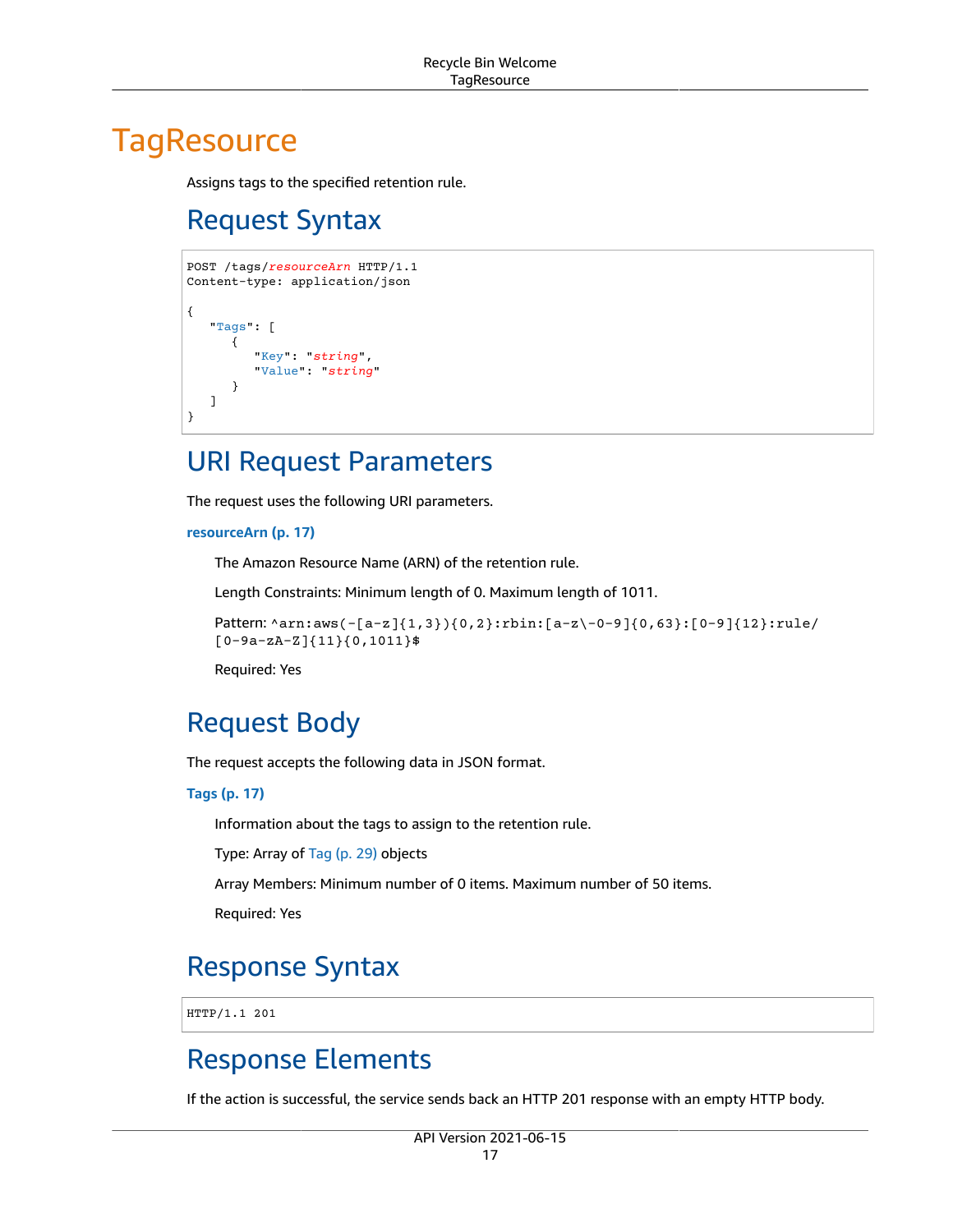### <span id="page-21-0"></span>Errors

For information about the errors that are common to all actions, see [Common](#page-35-0) Error[s \(p. 32\).](#page-35-0)

#### **InternalServerException**

The service could not respond to the request due to an internal problem.

HTTP Status Code: 500

#### **ResourceNotFoundException**

The specified resource was not found.

HTTP Status Code: 404

#### **ServiceQuotaExceededException**

The request would cause a service quota for the number of tags per resource to be exceeded.

HTTP Status Code: 402

### **ValidationException**

One or more of the parameters in the request is not valid.

HTTP Status Code: 400

### <span id="page-21-1"></span>See Also

- AWS [Command](https://docs.aws.amazon.com/goto/aws-cli/rbin-2021-06-15/TagResource) Line Interface
- [AWS](https://docs.aws.amazon.com/goto/DotNetSDKV3/rbin-2021-06-15/TagResource) SDK for .NET
- [AWS](https://docs.aws.amazon.com/goto/SdkForCpp/rbin-2021-06-15/TagResource) SDK for C++
- [AWS](https://docs.aws.amazon.com/goto/SdkForGoV1/rbin-2021-06-15/TagResource) SDK for Go
- [AWS](https://docs.aws.amazon.com/goto/SdkForJavaV2/rbin-2021-06-15/TagResource) SDK for Java V2
- AWS SDK for [JavaScript](https://docs.aws.amazon.com/goto/AWSJavaScriptSDK/rbin-2021-06-15/TagResource)
- [AWS](https://docs.aws.amazon.com/goto/SdkForPHPV3/rbin-2021-06-15/TagResource) SDK for PHP V3
- AWS SDK for [Python](https://docs.aws.amazon.com/goto/boto3/rbin-2021-06-15/TagResource)
- AWS SDK for [Ruby](https://docs.aws.amazon.com/goto/SdkForRubyV3/rbin-2021-06-15/TagResource) V3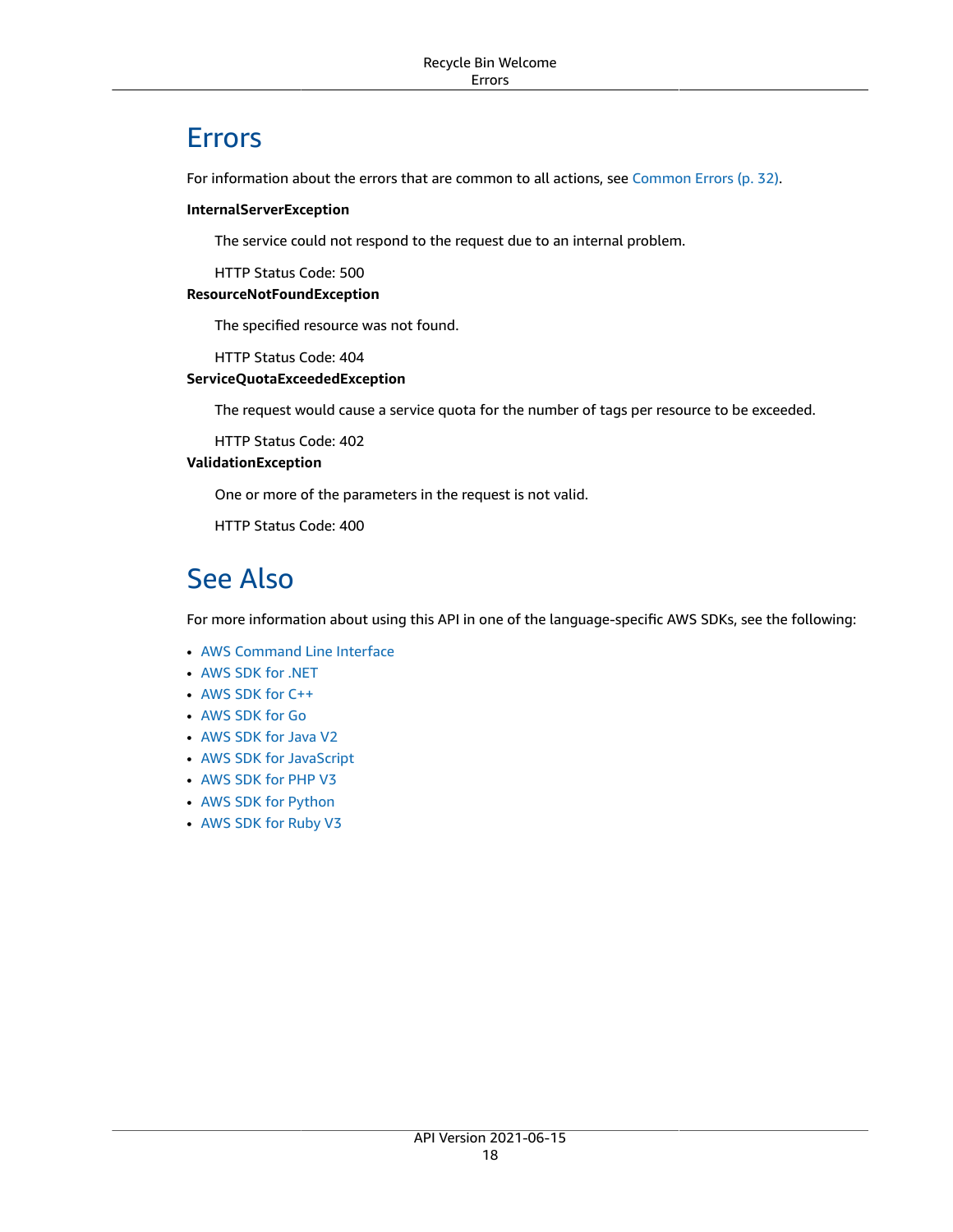# <span id="page-22-1"></span><span id="page-22-0"></span>**UntagResource**

Unassigns a tag from a retention rule.

## Request Syntax

DELETE /tags/*resourceArn*?tagKeys=*TagKeys* HTTP/1.1

### <span id="page-22-2"></span>URI Request Parameters

The request uses the following URI parameters.

#### **[resourceArn \(p. 19\)](#page-22-1)**

The Amazon Resource Name (ARN) of the retention rule.

Length Constraints: Minimum length of 0. Maximum length of 1011.

```
Pattern: \arcsin\{-\arcsin(1,3)\}(0,2):rbin:[a-z\-0-9]{0,63}:[0-9]{12}:rule/
[0-9a-zA-Z]{11}{0,1011}$
```
Required: Yes

**[TagKeys \(p. 19\)](#page-22-1)**

The tag keys of the tags to unassign. All tags that have the specified tag key are unassigned.

Array Members: Minimum number of 0 items. Maximum number of 200 items.

Length Constraints: Minimum length of 1. Maximum length of 128.

Pattern: ^([\p{L}\p{Z}\p{N}\_.:/=+\-@]\*)\$

Required: Yes

### <span id="page-22-3"></span>Request Body

The request does not have a request body.

### <span id="page-22-4"></span>Response Syntax

HTTP/1.1 204

### <span id="page-22-5"></span>Response Elements

<span id="page-22-6"></span>If the action is successful, the service sends back an HTTP 204 response with an empty HTTP body.

### Errors

For information about the errors that are common to all actions, see [Common](#page-35-0) Error[s \(p. 32\).](#page-35-0)

#### **InternalServerException**

The service could not respond to the request due to an internal problem.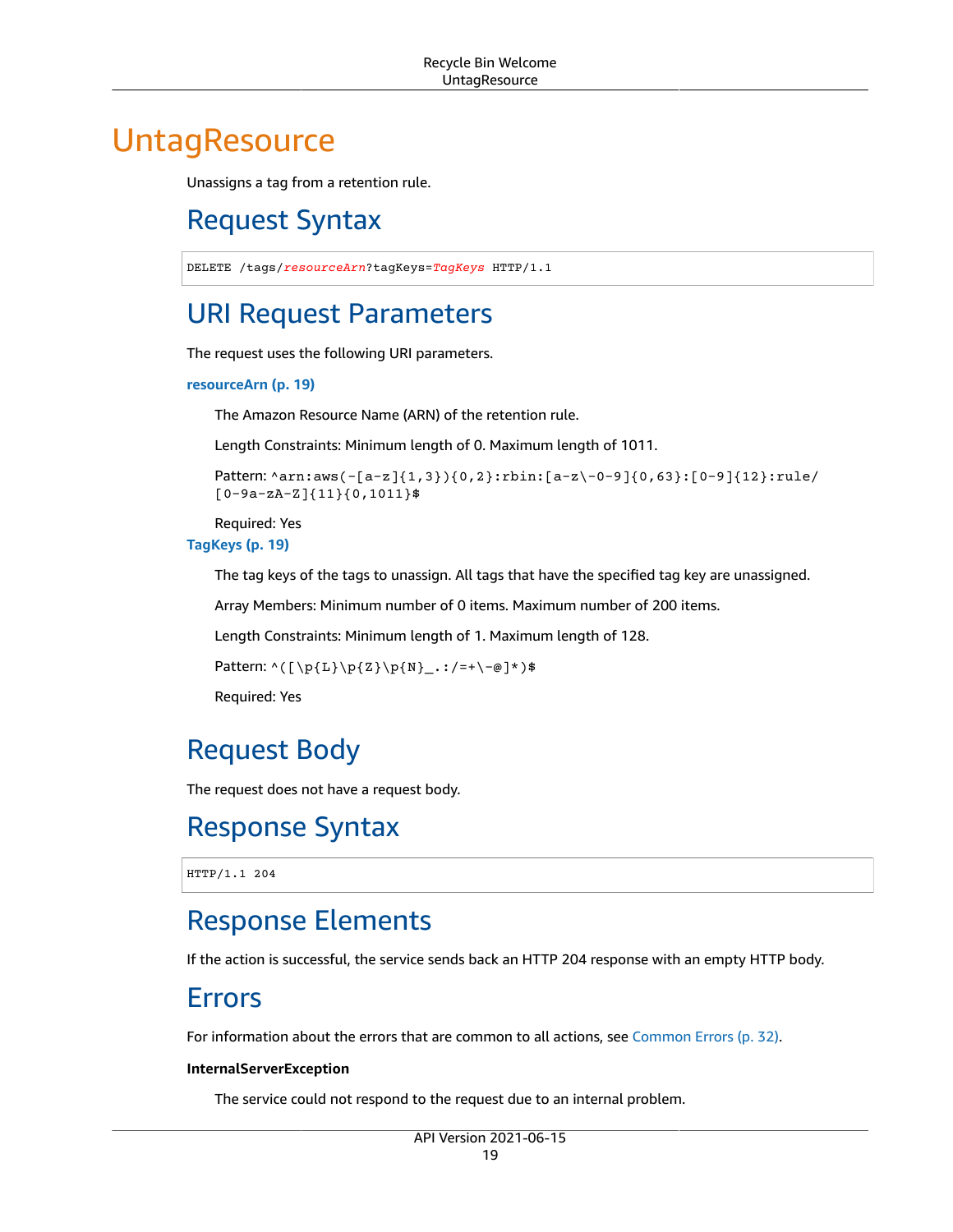HTTP Status Code: 500

#### **ResourceNotFoundException**

The specified resource was not found.

HTTP Status Code: 404

### **ValidationException**

One or more of the parameters in the request is not valid.

HTTP Status Code: 400

### <span id="page-23-0"></span>See Also

- AWS [Command](https://docs.aws.amazon.com/goto/aws-cli/rbin-2021-06-15/UntagResource) Line Interface
- [AWS](https://docs.aws.amazon.com/goto/DotNetSDKV3/rbin-2021-06-15/UntagResource) SDK for .NET
- [AWS](https://docs.aws.amazon.com/goto/SdkForCpp/rbin-2021-06-15/UntagResource) SDK for C++
- [AWS](https://docs.aws.amazon.com/goto/SdkForGoV1/rbin-2021-06-15/UntagResource) SDK for Go
- [AWS](https://docs.aws.amazon.com/goto/SdkForJavaV2/rbin-2021-06-15/UntagResource) SDK for Java V2
- AWS SDK for [JavaScript](https://docs.aws.amazon.com/goto/AWSJavaScriptSDK/rbin-2021-06-15/UntagResource)
- [AWS](https://docs.aws.amazon.com/goto/SdkForPHPV3/rbin-2021-06-15/UntagResource) SDK for PHP V3
- AWS SDK for [Python](https://docs.aws.amazon.com/goto/boto3/rbin-2021-06-15/UntagResource)
- AWS SDK for [Ruby](https://docs.aws.amazon.com/goto/SdkForRubyV3/rbin-2021-06-15/UntagResource) V3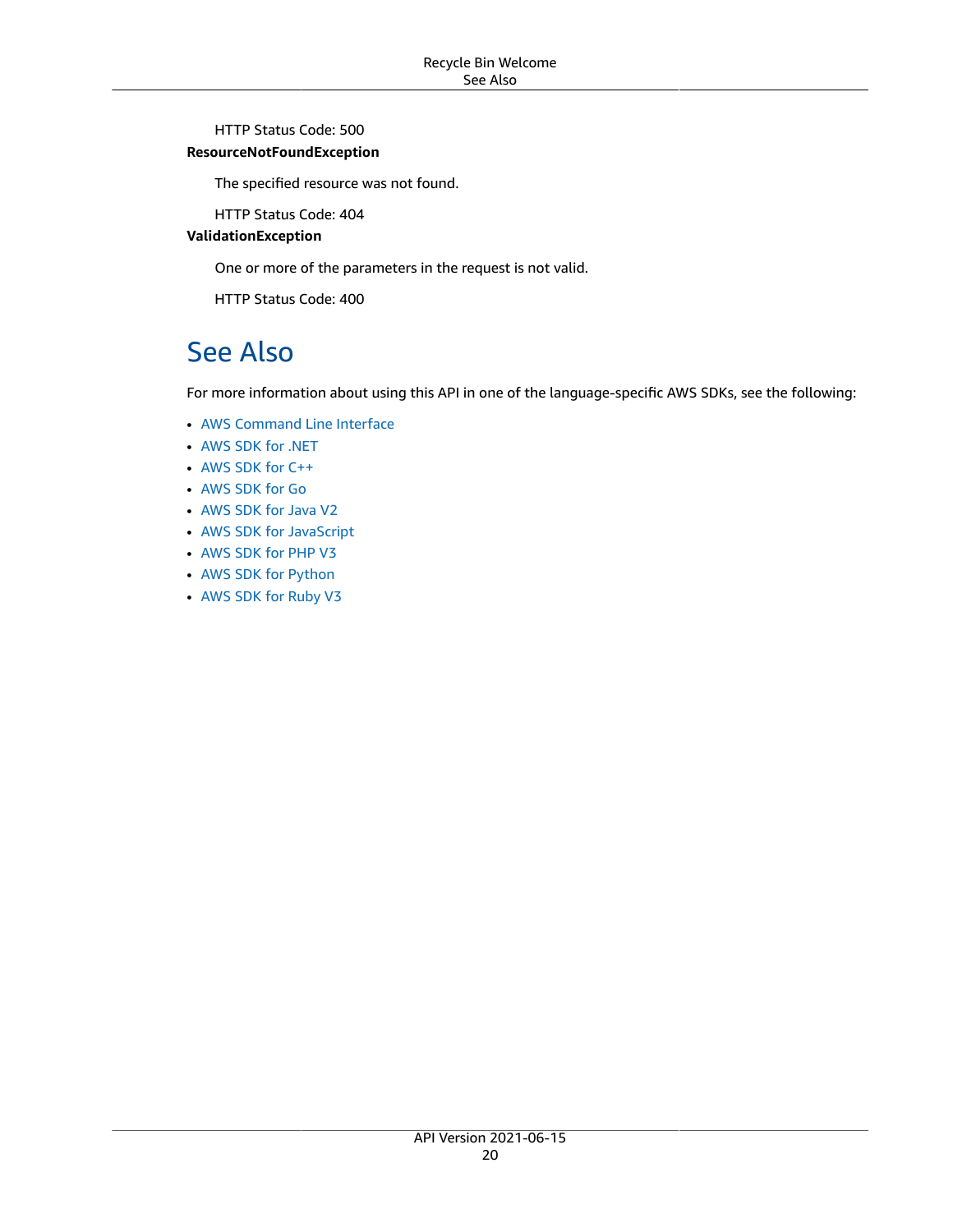# <span id="page-24-0"></span>UpdateRule

Updates an existing Recycle Bin retention rule. You can update a retention rule's description, resource tags, and retention period at any time after creation. You can't update a retention rule's resource type after creation. For more information, see Update Recycle Bin [retention](https://docs.aws.amazon.com/AWSEC2/latest/UserGuide/recycle-bin-working-with-rules.html#recycle-bin-update-rule) rules in the *Amazon Elastic Compute Cloud User Guide*.

# <span id="page-24-1"></span>Request Syntax

```
PATCH /rules/identifier HTTP/1.1
Content-type: application/json
{
    "Description": "string",
    "ResourceTags": [ 
       { 
          "ResourceTagKey": "string",
          "ResourceTagValue": "string"
       }
    ],
    "ResourceType": "string",
    "RetentionPeriod": { 
       "RetentionPeriodUnit": "string",
       "RetentionPeriodValue": number
    }
}
```
### <span id="page-24-2"></span>URI Request Parameters

The request uses the following URI parameters.

```
identifier (p. 21)
```
The unique ID of the retention rule.

```
Pattern: [0-9a-zA-Z]{11}
```
Required: Yes

# <span id="page-24-3"></span>Request Body

The request accepts the following data in JSON format.

#### <span id="page-24-4"></span>**[Description \(p. 21\)](#page-24-1)**

The retention rule description.

Type: String

Pattern: ^[\S ]{0,255}\$

Required: No

```
ResourceTags (p. 21)
```
Specifies the resource tags to use to identify resources that are to be retained by a tag-level retention rule. For tag-level retention rules, only deleted resources, of the specified resource type,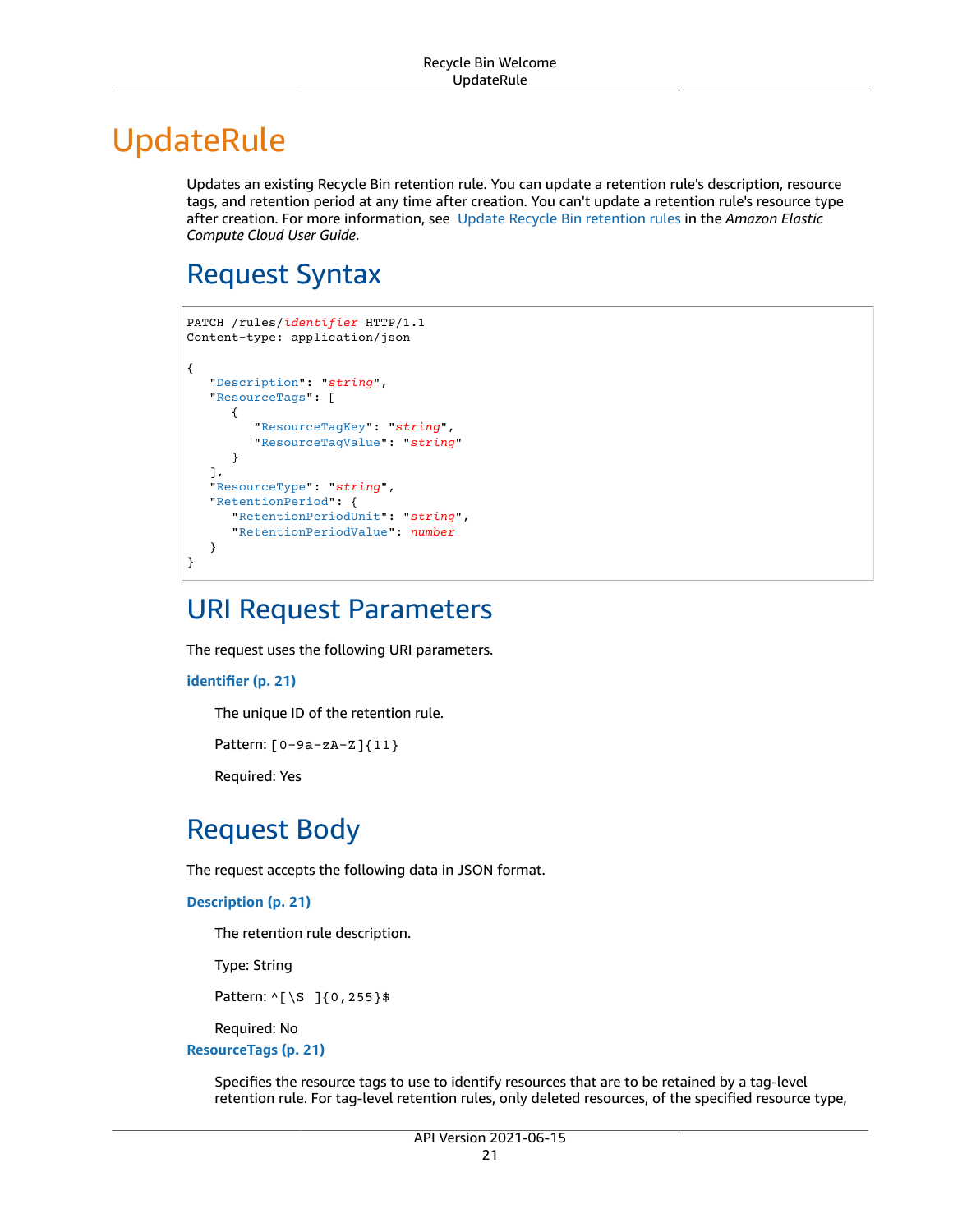that have one or more of the specified tag key and value pairs are retained. If a resource is deleted, but it does not have any of the specified tag key and value pairs, it is immediately deleted without being retained by the retention rule.

You can add the same tag key and value pair to a maximum or five retention rules.

To create a Region-level retention rule, omit this parameter. A Region-level retention rule does not have any resource tags specified. It retains all deleted resources of the specified resource type in the Region in which the rule is created, even if the resources are not tagged.

Type: Array of [ResourceTag \(p. 26\)](#page-29-0) objects

Array Members: Minimum number of 0 items. Maximum number of 50 items.

Required: No

<span id="page-25-2"></span>**[ResourceType \(p. 21\)](#page-24-1)**

#### **Note**

This parameter is currently not supported. You can't update a retention rule's resource type after creation.

Type: String

Valid Values: EBS\_SNAPSHOT | EC2\_IMAGE

Required: No

<span id="page-25-3"></span>**[RetentionPeriod \(p. 21\)](#page-24-1)**

Information about the retention period for which the retention rule is to retain resources.

Type: [RetentionPeriod \(p. 27\)](#page-30-0) object

Required: No

### <span id="page-25-0"></span>Response Syntax

```
HTTP/1.1 200
Content-type: application/json
{
    "Description": "string",
    "Identifier": "string",
    "ResourceTags": [ 
       { 
          "ResourceTagKey": "string",
          "ResourceTagValue": "string"
       }
    ],
    "ResourceType": "string",
    "RetentionPeriod": { 
       "RetentionPeriodUnit": "string",
       "RetentionPeriodValue": number
    },
    "Status": "string"
}
```
### <span id="page-25-1"></span>Response Elements

If the action is successful, the service sends back an HTTP 200 response.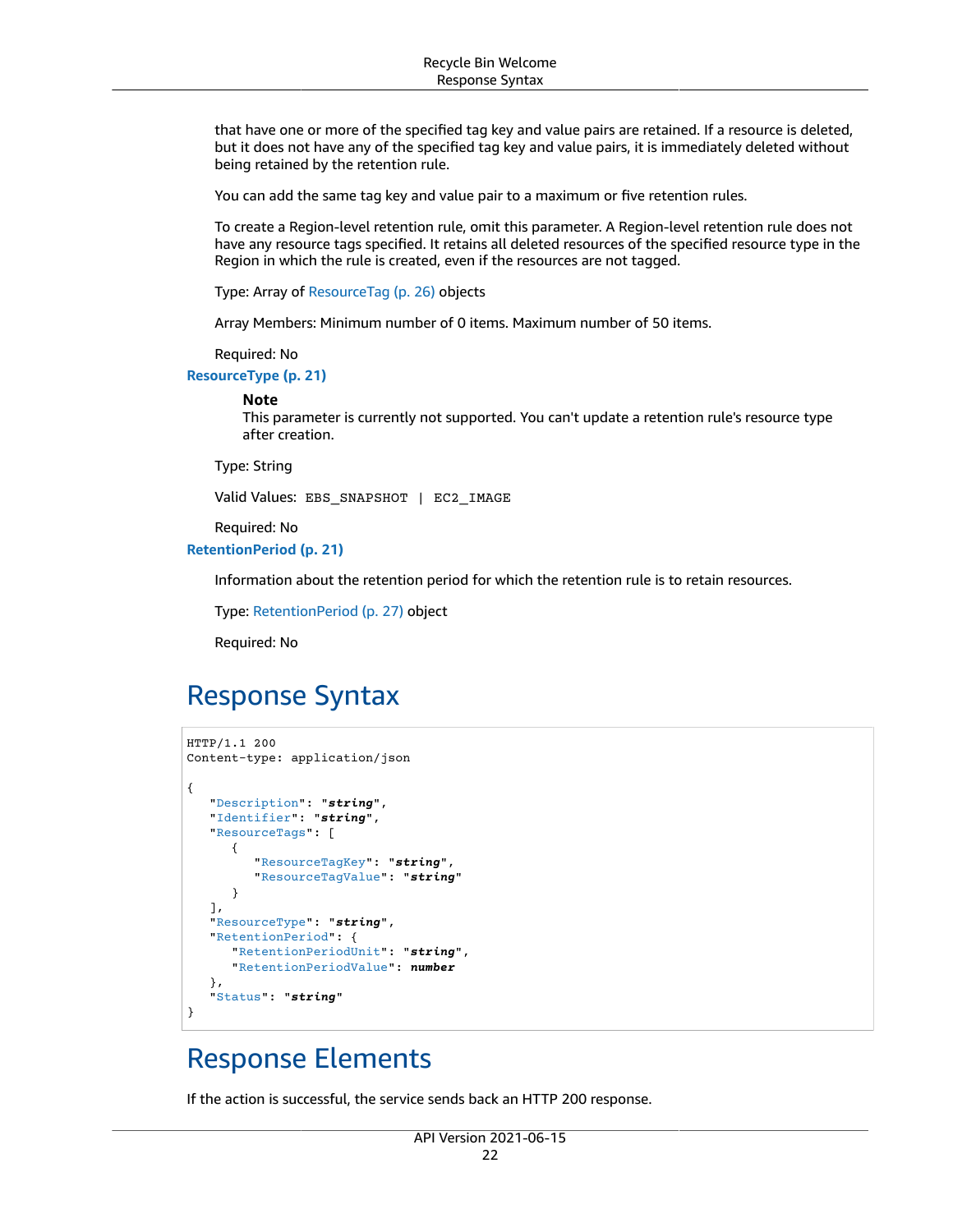The following data is returned in JSON format by the service.

<span id="page-26-1"></span>**[Description \(p. 22\)](#page-25-0)**

The retention rule description.

Type: String

<span id="page-26-2"></span>Pattern: ^[\S ]{0,255}\$ **[Identifier \(p. 22\)](#page-25-0)**

The unique ID of the retention rule.

Type: String

Pattern: [0-9a-zA-Z]{11}

<span id="page-26-3"></span>**[ResourceTags \(p. 22\)](#page-25-0)**

Information about the resource tags used to identify resources that are retained by the retention rule.

Type: Array of [ResourceTag \(p. 26\)](#page-29-0) objects

Array Members: Minimum number of 0 items. Maximum number of 50 items.

<span id="page-26-4"></span>**[ResourceType \(p. 22\)](#page-25-0)**

The resource type retained by the retention rule.

Type: String

```
Valid Values: EBS_SNAPSHOT | EC2_IMAGE
RetentionPeriod (p. 22)
```
Information about the retention period for which the retention rule is to retain resources.

Type: [RetentionPeriod \(p. 27\)](#page-30-0) object

### <span id="page-26-6"></span>**[Status \(p. 22\)](#page-25-0)**

The state of the retention rule. Only retention rules that are in the available state retain resources.

Type: String

Valid Values: pending | available

### <span id="page-26-0"></span>Errors

For information about the errors that are common to all actions, see [Common](#page-35-0) Error[s \(p. 32\).](#page-35-0)

#### **InternalServerException**

The service could not respond to the request due to an internal problem.

HTTP Status Code: 500

#### **ResourceNotFoundException**

The specified resource was not found.

HTTP Status Code: 404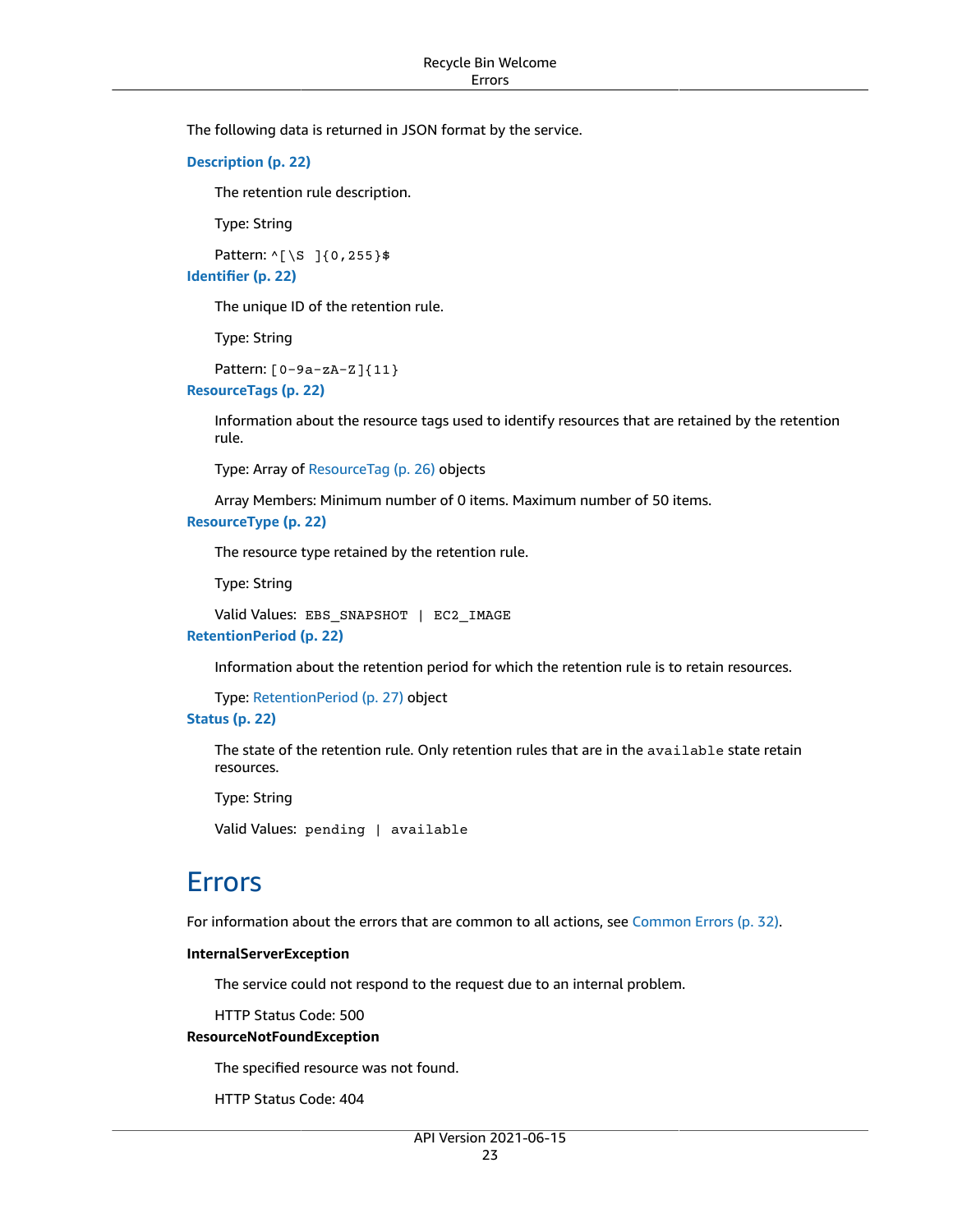### **ValidationException**

One or more of the parameters in the request is not valid.

HTTP Status Code: 400

## <span id="page-27-0"></span>See Also

- AWS [Command](https://docs.aws.amazon.com/goto/aws-cli/rbin-2021-06-15/UpdateRule) Line Interface
- [AWS](https://docs.aws.amazon.com/goto/DotNetSDKV3/rbin-2021-06-15/UpdateRule) SDK for .NET
- [AWS](https://docs.aws.amazon.com/goto/SdkForCpp/rbin-2021-06-15/UpdateRule) SDK for C++
- [AWS](https://docs.aws.amazon.com/goto/SdkForGoV1/rbin-2021-06-15/UpdateRule) SDK for Go
- [AWS](https://docs.aws.amazon.com/goto/SdkForJavaV2/rbin-2021-06-15/UpdateRule) SDK for Java V2
- AWS SDK for [JavaScript](https://docs.aws.amazon.com/goto/AWSJavaScriptSDK/rbin-2021-06-15/UpdateRule)
- [AWS](https://docs.aws.amazon.com/goto/SdkForPHPV3/rbin-2021-06-15/UpdateRule) SDK for PHP V3
- AWS SDK for [Python](https://docs.aws.amazon.com/goto/boto3/rbin-2021-06-15/UpdateRule)
- AWS SDK for [Ruby](https://docs.aws.amazon.com/goto/SdkForRubyV3/rbin-2021-06-15/UpdateRule) V3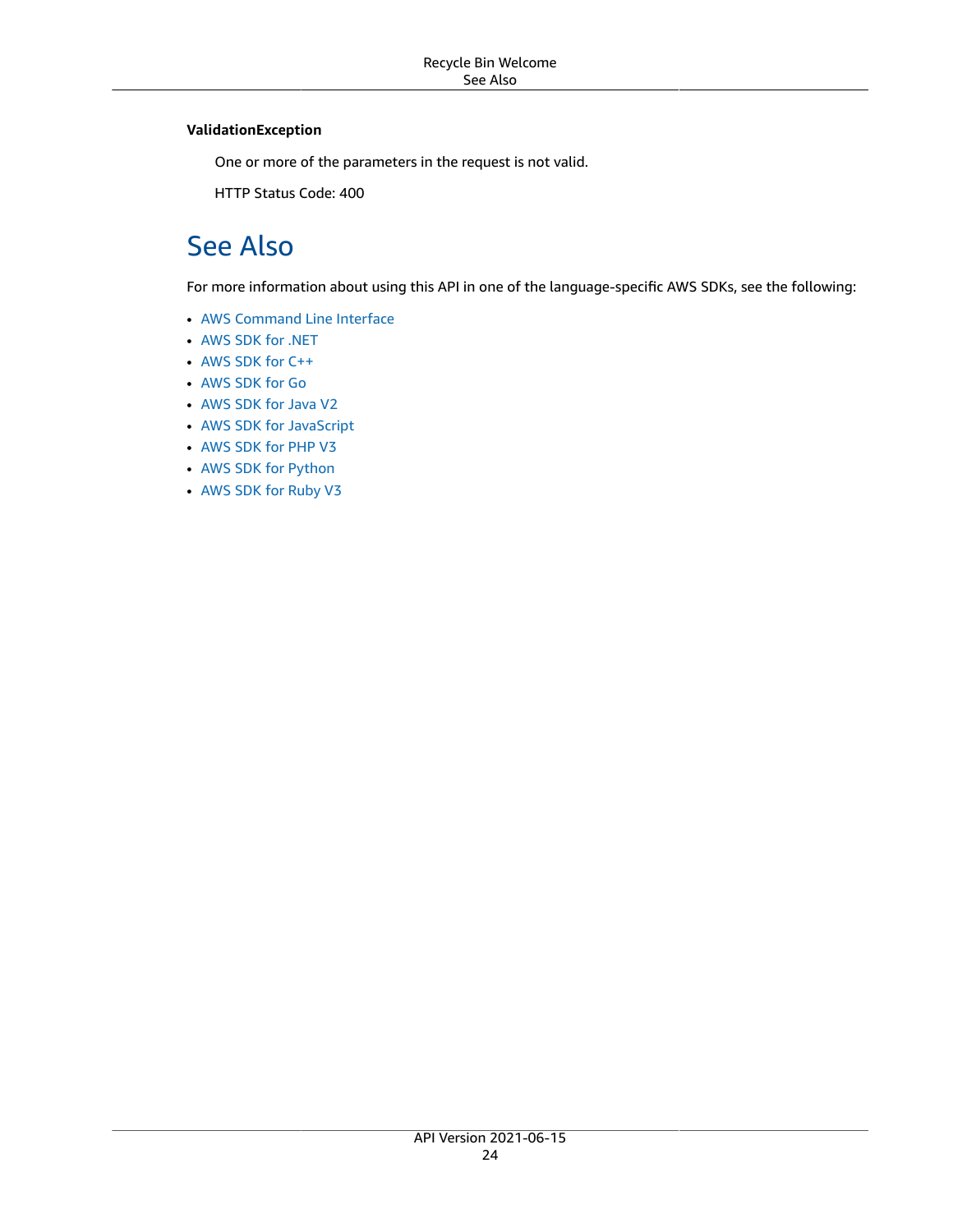# <span id="page-28-0"></span>Data Types

The Amazon Recycle Bin API contains several data types that various actions use. This section describes each data type in detail.

#### **Note**

The order of each element in a data type structure is not guaranteed. Applications should not assume a particular order.

The following data types are supported:

- [ResourceTag \(p. 26\)](#page-29-0)
- [RetentionPeriod \(p. 27\)](#page-30-0)
- [RuleSummary \(p. 28\)](#page-31-0)
- [Tag \(p. 29\)](#page-32-0)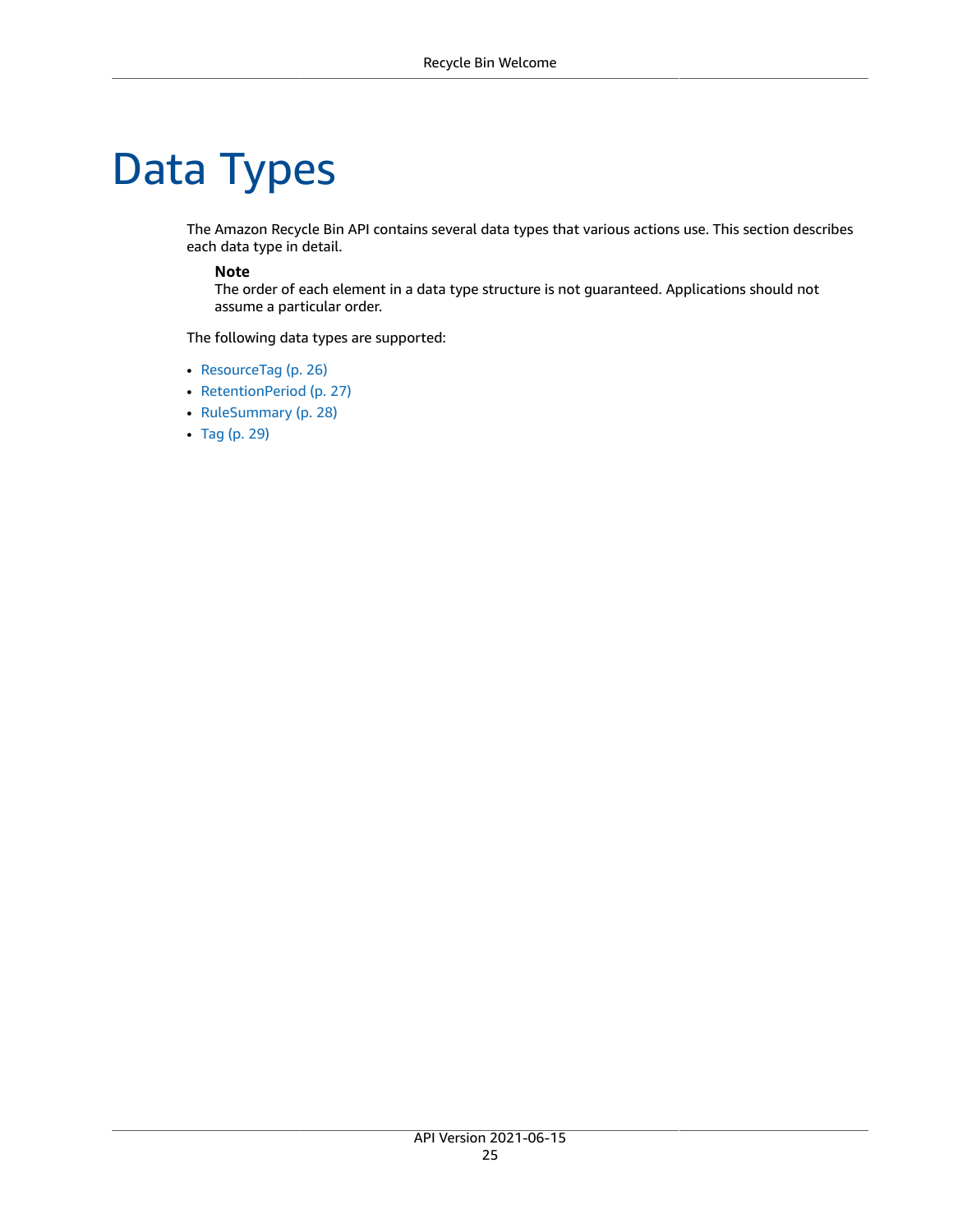# <span id="page-29-1"></span><span id="page-29-0"></span>**ResourceTag**

Information about the resource tags used to identify resources that are retained by the retention rule.

### **Contents**

### <span id="page-29-3"></span>**ResourceTagKey**

<span id="page-29-4"></span>The tag key. Type: String Pattern: ^[\S\s]{1,128}\$ Required: Yes **ResourceTagValue** The tag value. Type: String Pattern: ^[\S\s]{0,256}\$ Required: No

## <span id="page-29-2"></span>See Also

- [AWS](https://docs.aws.amazon.com/goto/SdkForCpp/rbin-2021-06-15/ResourceTag) SDK for C++
- [AWS](https://docs.aws.amazon.com/goto/SdkForGoV1/rbin-2021-06-15/ResourceTag) SDK for Go
- [AWS](https://docs.aws.amazon.com/goto/SdkForJavaV2/rbin-2021-06-15/ResourceTag) SDK for Java V2
- AWS SDK for [Ruby](https://docs.aws.amazon.com/goto/SdkForRubyV3/rbin-2021-06-15/ResourceTag) V3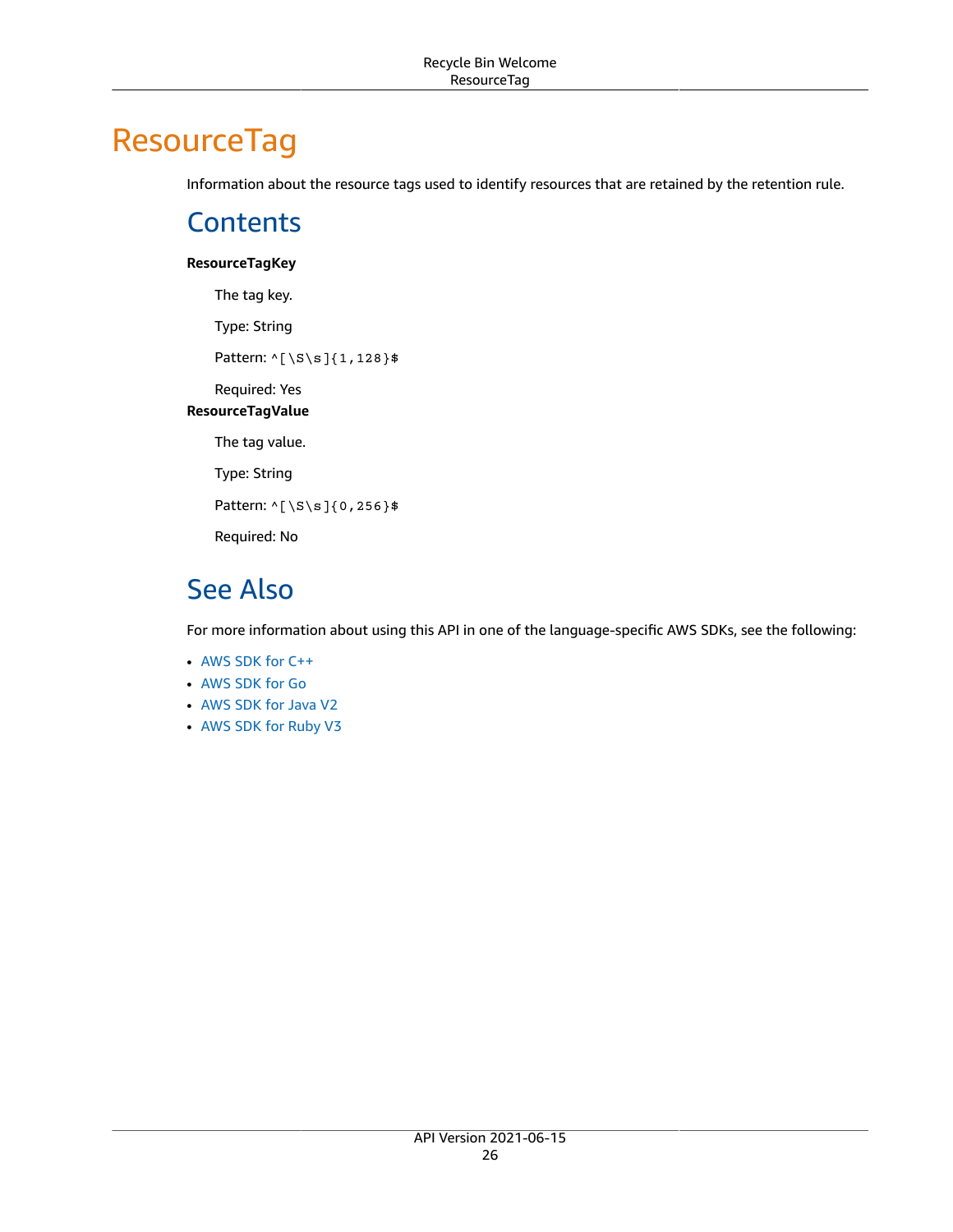# <span id="page-30-1"></span><span id="page-30-0"></span>RetentionPeriod

Information about the retention period for which the retention rule is to retain resources.

### **Contents**

### <span id="page-30-3"></span>**RetentionPeriodUnit**

The unit of time in which the retention period is measured. Currently, only DAYS is supported.

Type: String

Valid Values: DAYS

Required: Yes

### <span id="page-30-4"></span>**RetentionPeriodValue**

The period value for which the retention rule is to retain resources. The period is measured using the unit specified for **RetentionPeriodUnit**.

Type: Integer

Valid Range: Minimum value of 1. Maximum value of 365.

Required: Yes

### <span id="page-30-2"></span>See Also

- [AWS](https://docs.aws.amazon.com/goto/SdkForCpp/rbin-2021-06-15/RetentionPeriod) SDK for C++
- [AWS](https://docs.aws.amazon.com/goto/SdkForGoV1/rbin-2021-06-15/RetentionPeriod) SDK for Go
- [AWS](https://docs.aws.amazon.com/goto/SdkForJavaV2/rbin-2021-06-15/RetentionPeriod) SDK for Java V2
- AWS SDK for [Ruby](https://docs.aws.amazon.com/goto/SdkForRubyV3/rbin-2021-06-15/RetentionPeriod) V3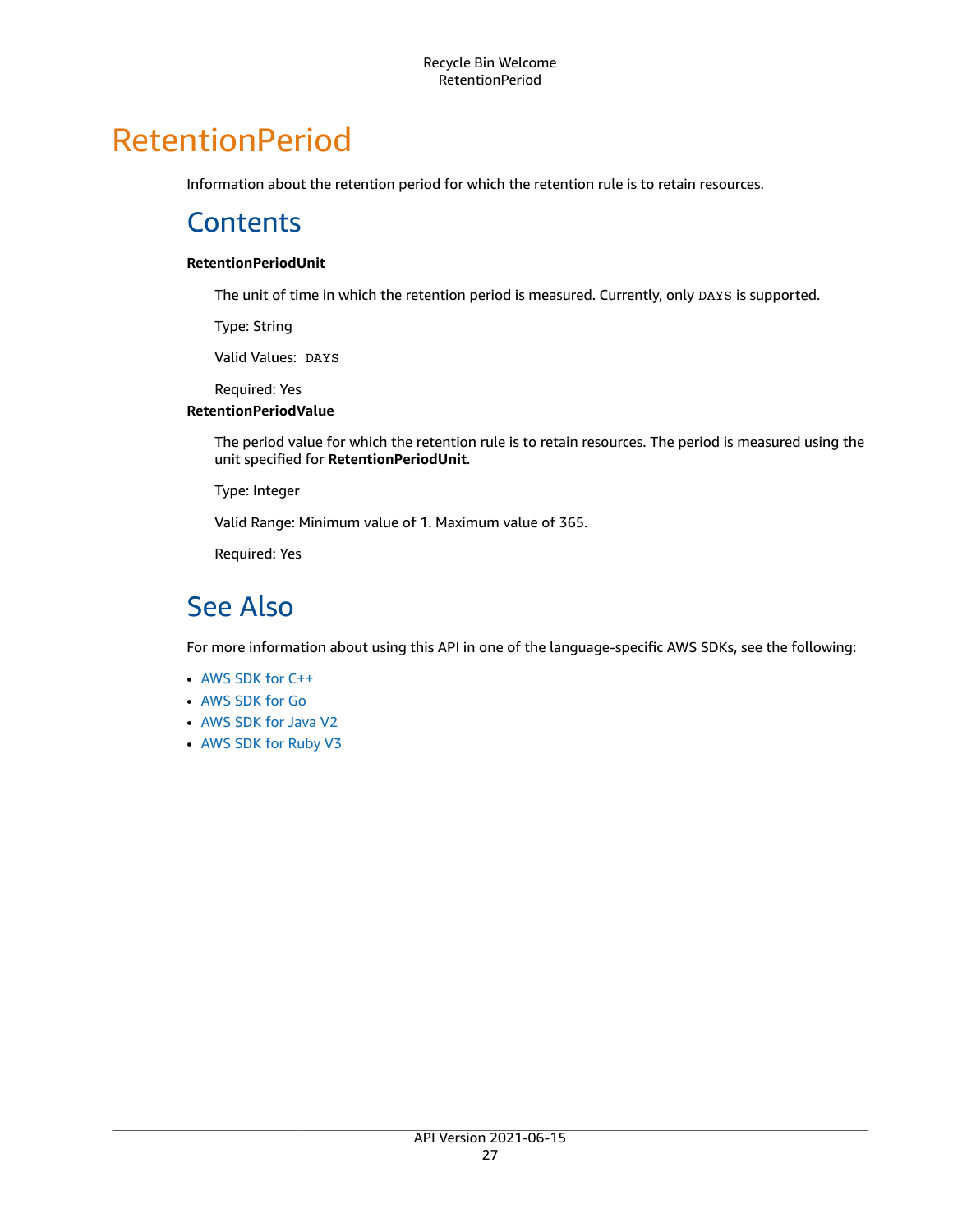# <span id="page-31-1"></span><span id="page-31-0"></span>RuleSummary

Information about a Recycle Bin retention rule.

### **Contents**

### <span id="page-31-3"></span>**Description**

The retention rule description.

Type: String

Pattern: ^[\S ]{0,255}\$

Required: No

### <span id="page-31-4"></span>**Identifier**

The unique ID of the retention rule.

Type: String

Pattern: [0-9a-zA-Z]{11}

Required: No

### <span id="page-31-5"></span>**RetentionPeriod**

Information about the retention period for which the retention rule is to retain resources.

Type: [RetentionPeriod \(p. 27\)](#page-30-0) object

Required: No

# <span id="page-31-2"></span>See Also

- [AWS](https://docs.aws.amazon.com/goto/SdkForCpp/rbin-2021-06-15/RuleSummary) SDK for C++
- [AWS](https://docs.aws.amazon.com/goto/SdkForGoV1/rbin-2021-06-15/RuleSummary) SDK for Go
- [AWS](https://docs.aws.amazon.com/goto/SdkForJavaV2/rbin-2021-06-15/RuleSummary) SDK for Java V2
- AWS SDK for [Ruby](https://docs.aws.amazon.com/goto/SdkForRubyV3/rbin-2021-06-15/RuleSummary) V3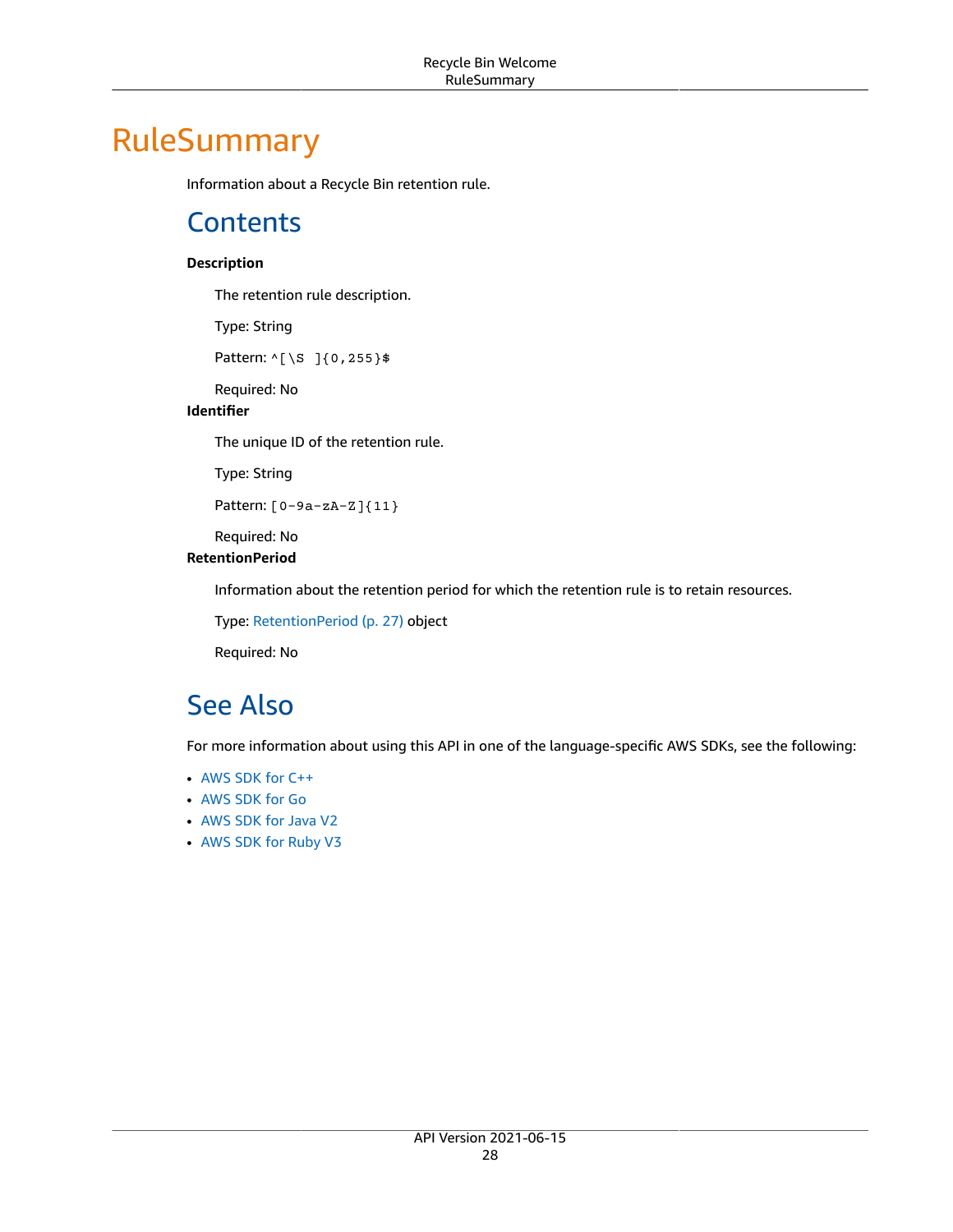# <span id="page-32-1"></span><span id="page-32-0"></span>Tag

Information about the tags to assign to the retention rule.

### **Contents**

### <span id="page-32-3"></span>**Key**

The tag key.

Type: String

Length Constraints: Minimum length of 1. Maximum length of 128.

Pattern: ^([\p{L}\p{Z}\p{N}\_.:/=+\-@]\*)\$

Required: Yes

### <span id="page-32-4"></span>**Value**

The tag value.

Type: String

Length Constraints: Minimum length of 0. Maximum length of 256.

Pattern:  $( \pmb{\wedge} ( \pmb{\wedge} p\{Z\} \pmb{\wedge} p, \pmb{\wedge} \pmb{\wedge} p, \pmb{\wedge} \pmb{\wedge} p, \pmb{\wedge} p, \pmb{\wedge} p, \pmb{\wedge} p, \pmb{\wedge} p, \pmb{\wedge} p, \pmb{\wedge} p, \pmb{\wedge} p, \pmb{\wedge} p, \pmb{\wedge} p, \pmb{\wedge} p, \pmb{\wedge} p, \pmb{\wedge} p, \pmb{\wedge} p, \pmb{\wedge} p, \pmb{\wedge} p, \pmb{\wedge} p, \pmb{\$ 

Required: Yes

### <span id="page-32-2"></span>See Also

- [AWS](https://docs.aws.amazon.com/goto/SdkForCpp/rbin-2021-06-15/Tag) SDK for C++
- [AWS](https://docs.aws.amazon.com/goto/SdkForGoV1/rbin-2021-06-15/Tag) SDK for Go
- [AWS](https://docs.aws.amazon.com/goto/SdkForJavaV2/rbin-2021-06-15/Tag) SDK for Java V2
- AWS SDK for [Ruby](https://docs.aws.amazon.com/goto/SdkForRubyV3/rbin-2021-06-15/Tag) V3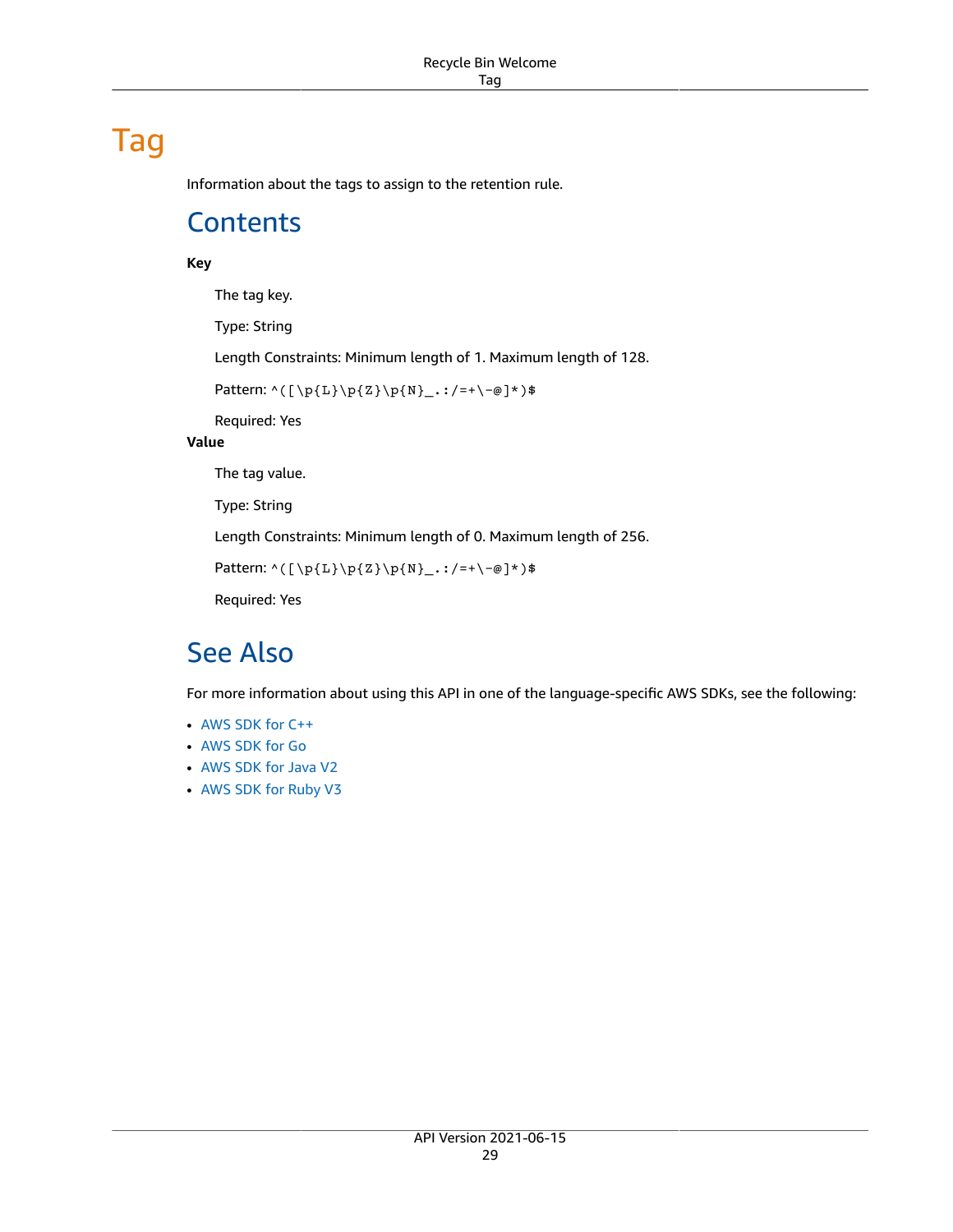# <span id="page-33-0"></span>Common Parameters

The following list contains the parameters that all actions use for signing Signature Version 4 requests with a query string. Any action-specific parameters are listed in the topic for that action. For more information about Signature Version 4, see [Signature](http://docs.aws.amazon.com/general/latest/gr/signature-version-4.html) Version 4 Signing Process in the *Amazon Web Services General Reference*.

#### **Action**

The action to be performed.

Type: string

Required: Yes

#### **Version**

The API version that the request is written for, expressed in the format YYYY-MM-DD.

Type: string

Required: Yes

#### **X-Amz-Algorithm**

The hash algorithm that you used to create the request signature.

Condition: Specify this parameter when you include authentication information in a query string instead of in the HTTP authorization header.

Type: string

Valid Values: AWS4-HMAC-SHA256

Required: Conditional

#### **X-Amz-Credential**

The credential scope value, which is a string that includes your access key, the date, the region you are targeting, the service you are requesting, and a termination string ("aws4\_request"). The value is expressed in the following format: *access\_key*/*YYYYMMDD*/*region*/*service*/aws4\_request.

For more information, see Task 2: Create a String to Sign for [Signature](http://docs.aws.amazon.com/general/latest/gr/sigv4-create-string-to-sign.html) Version 4 in the *Amazon Web Services General Reference*.

Condition: Specify this parameter when you include authentication information in a query string instead of in the HTTP authorization header.

Type: string

Required: Conditional

#### **X-Amz-Date**

The date that is used to create the signature. The format must be ISO 8601 basic format (YYYYMMDD'T'HHMMSS'Z'). For example, the following date time is a valid X-Amz-Date value: 20120325T120000Z.

Condition: X-Amz-Date is optional for all requests; it can be used to override the date used for signing requests. If the Date header is specified in the ISO 8601 basic format, X-Amz-Date is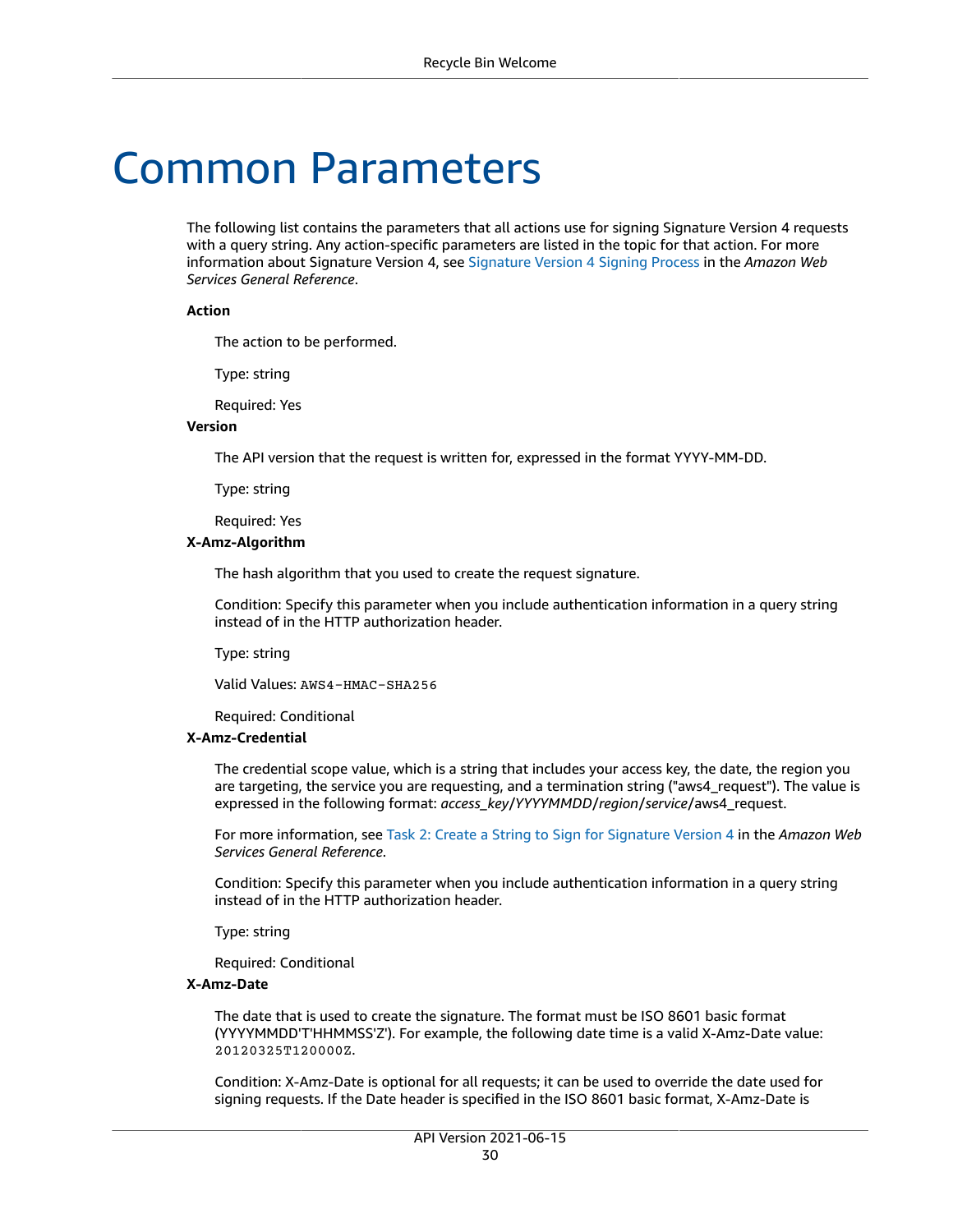not required. When X-Amz-Date is used, it always overrides the value of the Date header. For more information, see Handling Dates in [Signature](http://docs.aws.amazon.com/general/latest/gr/sigv4-date-handling.html) Version 4 in the *Amazon Web Services General Reference*.

Type: string

Required: Conditional

#### **X-Amz-Security-Token**

The temporary security token that was obtained through a call to AWS Security Token Service (AWS STS). For a list of services that support temporary security credentials from AWS Security Token Service, go to AWS [Services](http://docs.aws.amazon.com/IAM/latest/UserGuide/reference_aws-services-that-work-with-iam.html) That Work with IAM in the *IAM User Guide*.

Condition: If you're using temporary security credentials from the AWS Security Token Service, you must include the security token.

Type: string

Required: Conditional

#### **X-Amz-Signature**

Specifies the hex-encoded signature that was calculated from the string to sign and the derived signing key.

Condition: Specify this parameter when you include authentication information in a query string instead of in the HTTP authorization header.

Type: string

Required: Conditional

#### **X-Amz-SignedHeaders**

Specifies all the HTTP headers that were included as part of the canonical request. For more information about specifying signed headers, see Task 1: Create a [Canonical](http://docs.aws.amazon.com/general/latest/gr/sigv4-create-canonical-request.html) Request For Signature [Version](http://docs.aws.amazon.com/general/latest/gr/sigv4-create-canonical-request.html) 4 in the *Amazon Web Services General Reference*.

Condition: Specify this parameter when you include authentication information in a query string instead of in the HTTP authorization header.

Type: string

Required: Conditional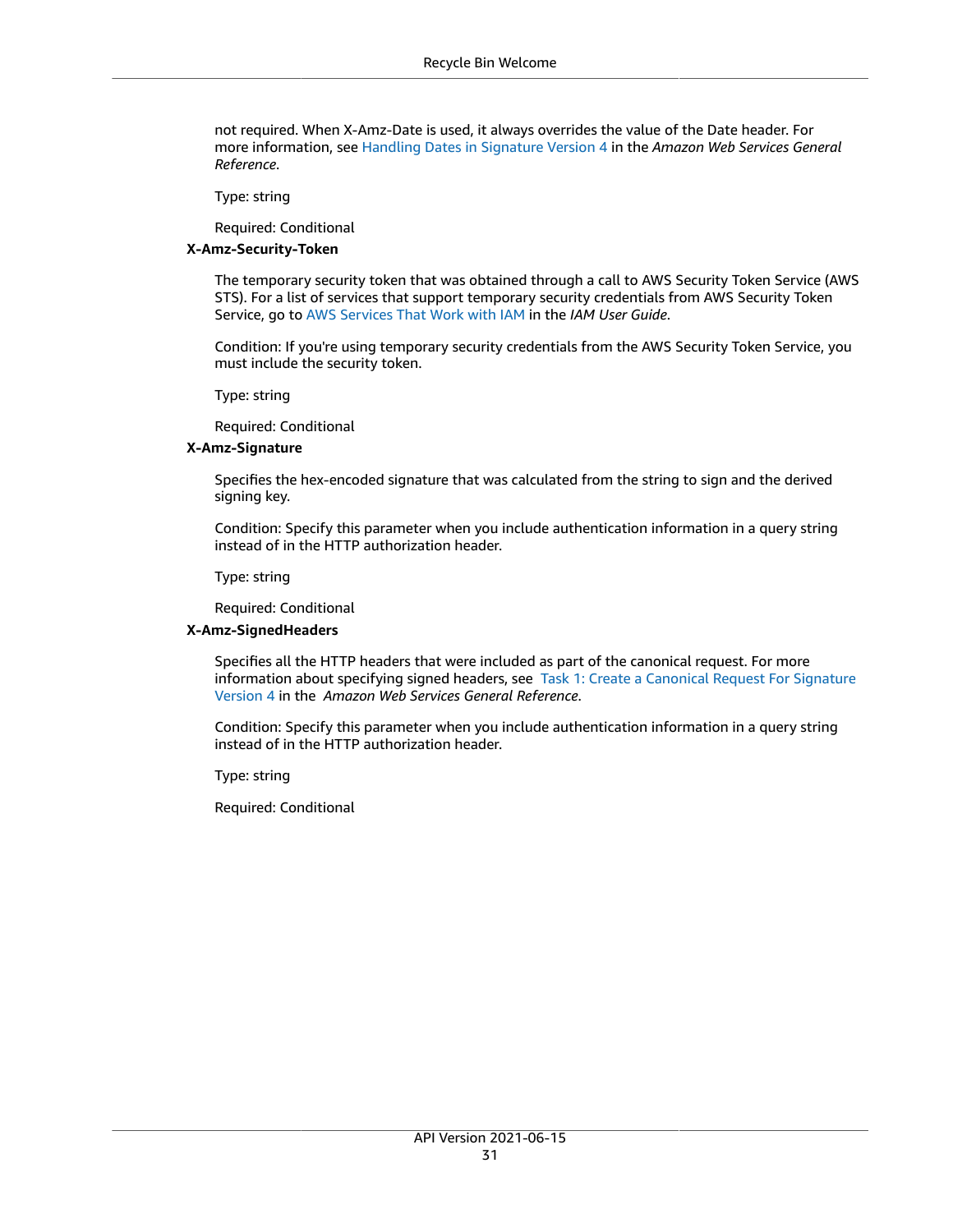# <span id="page-35-0"></span>Common Errors

This section lists the errors common to the API actions of all AWS services. For errors specific to an API action for this service, see the topic for that API action.

#### **AccessDeniedException**

You do not have sufficient access to perform this action.

HTTP Status Code: 400

#### **IncompleteSignature**

The request signature does not conform to AWS standards.

HTTP Status Code: 400

### **InternalFailure**

The request processing has failed because of an unknown error, exception or failure.

HTTP Status Code: 500

#### **InvalidAction**

The action or operation requested is invalid. Verify that the action is typed correctly.

HTTP Status Code: 400

#### **InvalidClientTokenId**

The X.509 certificate or AWS access key ID provided does not exist in our records.

HTTP Status Code: 403

#### **InvalidParameterCombination**

Parameters that must not be used together were used together.

HTTP Status Code: 400

#### **InvalidParameterValue**

An invalid or out-of-range value was supplied for the input parameter.

#### HTTP Status Code: 400

### **InvalidQueryParameter**

The AWS query string is malformed or does not adhere to AWS standards.

HTTP Status Code: 400

#### **MalformedQueryString**

The query string contains a syntax error.

HTTP Status Code: 404

#### **MissingAction**

The request is missing an action or a required parameter.

HTTP Status Code: 400